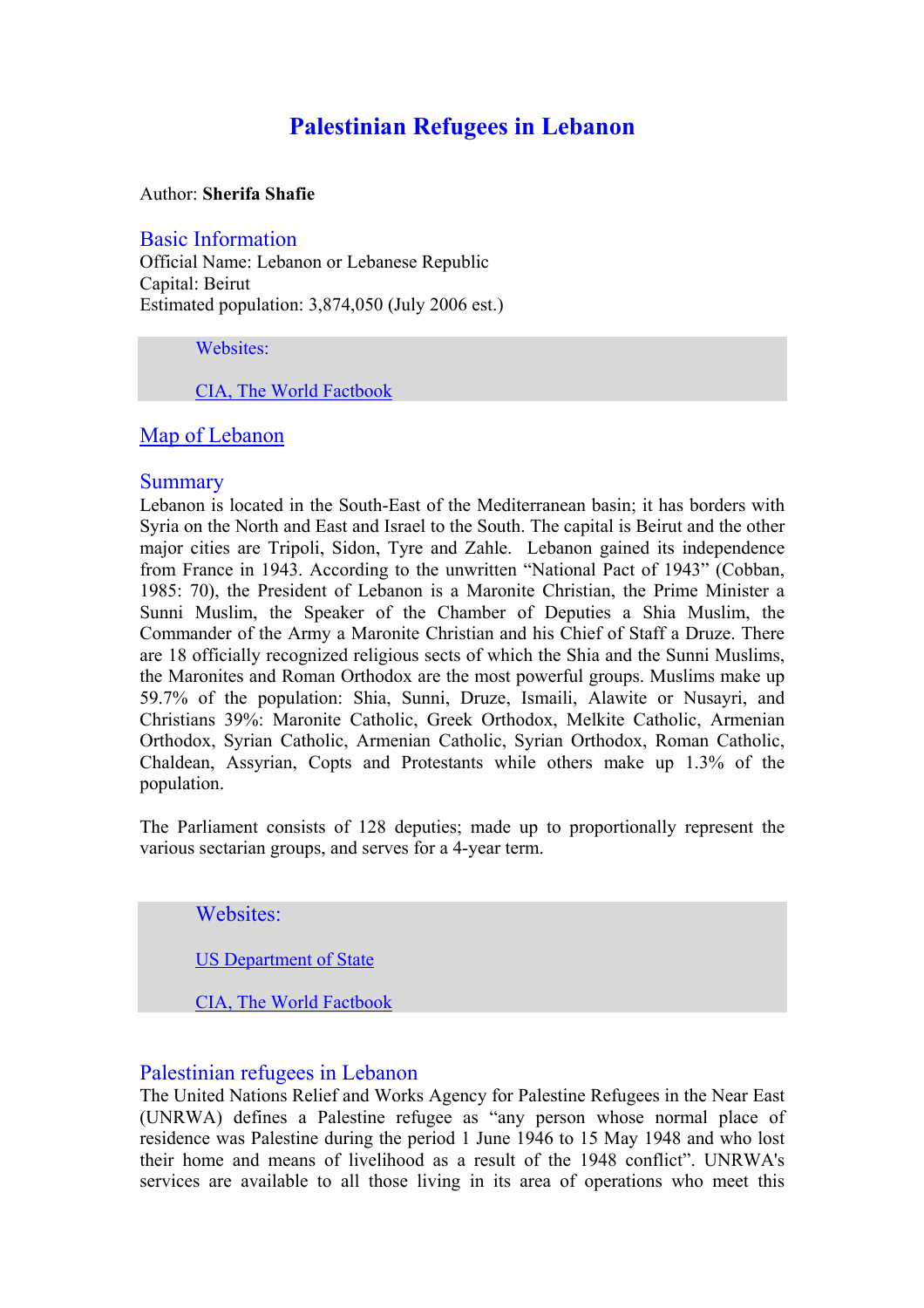definition, who are registered with the Agency and who need assistance. UNRWA's definition of a refugee also covers the descendants of persons who became refugees in 1948. UNRWA's five field of operations are: Lebanon, Syria, Jordan, Gaza and the West Bank.

The Lebanese Government and the Palestine Liberation Organization (PLO) estimate that there are around 415,000 Palestinian refugees in Lebanon (Palestinian Human Rights Organization: 2002) and these are divided into 3 categories:

1- Refugees registered with UNRWA and the Lebanese authorities.

The number of Palestinian refugees in Lebanon registered with the UNRWA in June 2006 was 406,342 (about 10% of the population of Lebanon). They are Palestinians who had fled Palestine in 1948 (UNRWA).

2- Palestinian Refugees registered with the Lebanese authorities (non-registered Palestinian refugees).

There are Palestinian refugees registered with the Lebanese authorities but not with UNRWA and are estimated to number between 10,000 and 40,000, according to the European Union's Humanitarian Aid Office (ECHO) (Amnesty International, 2003). UNRWA states that the Lebanese Ministry of Interior has 'unofficially' informed it that these refugees number 13000 (UNRWA, 'The Latest Developments in the Living Conditions of Palestine Refugees in Lebanon', 2006). Half of these refugees were registered by the Red Cross and later by the Lebanese Government, and are also 1948 refugees, while the rest were registered under the orders of former Interior Ministries in the period of 1969 – 1978 and are 1967 displaced persons.

#### 3- Non-ID Palestinian refugees.

The number non-ID Palestinian refugees in Lebanon is subject to controversy: the International Federation for Human Rights (FIDH) in March 2003 issued a report estimating there to be 10,000 of them; the US Committee for Refugees estimated 16,000 (World Refugee Survey, 2003); and the Danish Refugee Council, who carried out a survey in 2005, estimated the number at 3,000 people.

These refugees moved to Lebanon in the 1970s after the events of Black September in Jordan or because of the civil war in Lebanon and did not consider it necessary at the time to register themselves. However, after the PLO political military infrastructure in Lebanon was disbanded and the redeployment of the Lebanese security over Lebanon, their lack of documentation became a prominent issue. These refugees are residing in Lebanon without papers, and thus cannot access education, work, health or travel etc. Some of these refugees are actually registered with UNRWA in other fields of operation (UNRWA, 'The Latest Developments in the Living Conditions of Palestine Refugees in Lebanon', 2006).

UNRWA states that in view of the exceptionally difficult circumstances of Palestinian refugees in Lebanon, it provides services to all 3 categories of refugees (UNRWA, *The Latest Developments in the Living Conditions of Palestine Refugees in Lebanon*, 2006).

However, these numbers do not accurately represent the number of Palestinian refugees in Lebanon, since many refugees registered with UNRWA are currently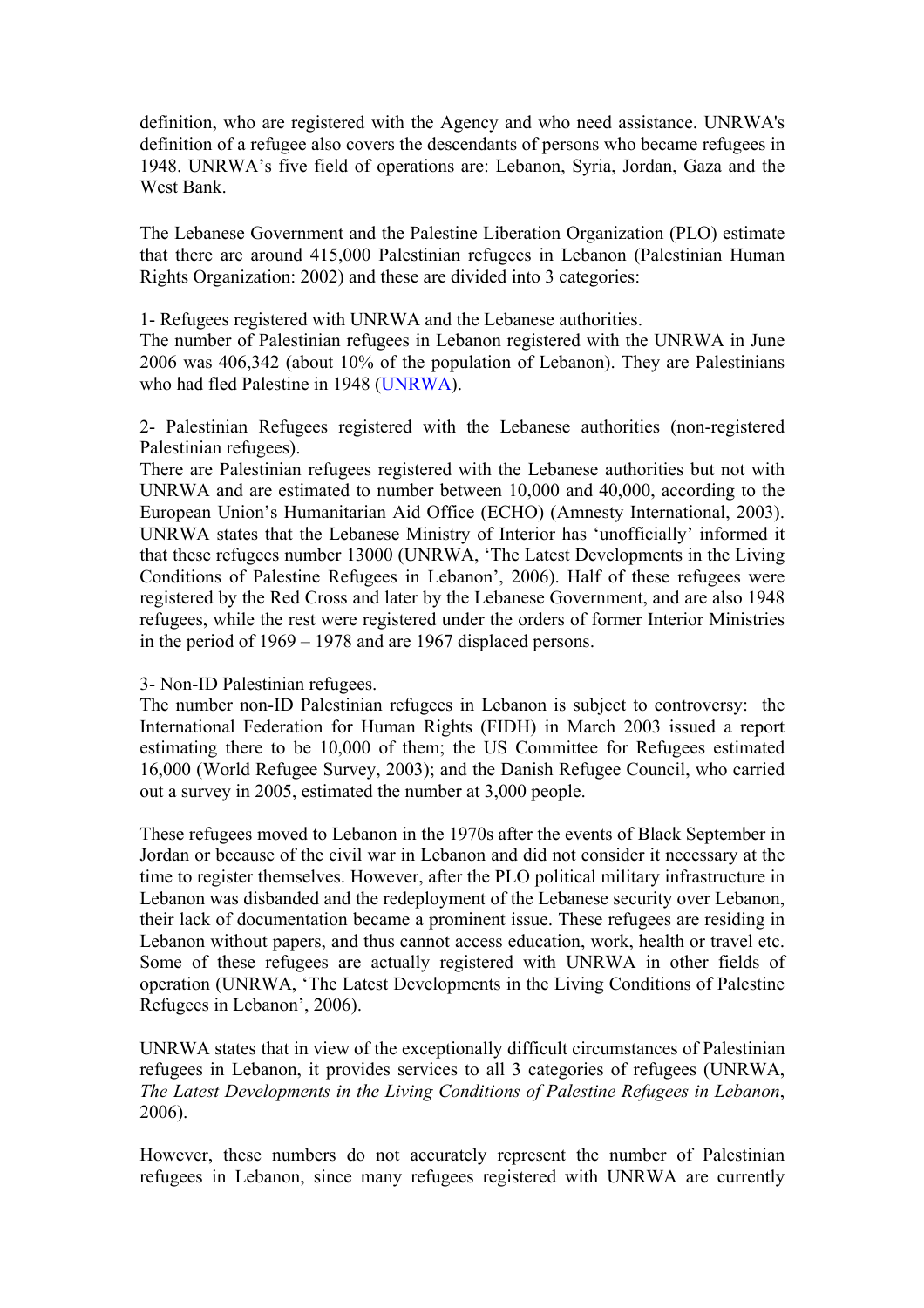residing in other countries. It is estimated, that the number of Palestinian refugees actually residing in Lebanon to be around 250,000 (*Forced Migration Review*, Issue 26, 2006).

It is estimated that there may be around 100,000 Palestinian refugees from Lebanon who, since the 1980s, have emigrated to Arab Gulf countries and northern Europe, mainly to Germany, Denmark and Sweden (Dorai, *Palestinian Emigration from Lebanon to Northern Europe: Refugees, Networks and Transnational Practices*). About 15,000 Palestinian refugees from Lebanon live in Sweden and 2,000 in Denmark.

## The 2006 Conflict between Hizbullah and Israel

The conflict between Hizbullah and Israel which began on 12/13 July 2006 and lasted for 34 days affected mostly Palestinian refugees in the South of Lebanon. The Palestinian refugees in southern Lebanon live in Tyre, the villages around Tyre and near the Israeli border as well as in the 3 refugee camps of the south: El Buss (1.5km from Tyre), Rashidiyeh (5km from Tyre) and Borj Shemali (3km from Tyre). There are Palestinian refugees also in the informal settlements around Tyre. Some of the camp residents lost their means of livelihood from the start of the hostilities, while many refugees reliant on overseas remittances could not access them due to bank closures (UNWRWA Report, August 2006). The camps in the South became isolated and the camp inhabitants were unable to access supplies as leaving the camps became dangerous.

Many camp residents left the 3 camps and moved to the Sidon camps. On August  $9<sup>th</sup>$ 2006, Israeli Defence Forces air strikes hit Ain El Helweh refugee camp in Sidon, killing 2 and injuring 10. It is estimated that 75% of the inhabitants of Wavel Camp in Baalbeck left the camp (UNRWA, 'The Latest Developments in the Living Conditions of Palestine Refugees in Lebanon', 2006).

About 47% of Palestinian refugees in Lebanon live outside the camps and thus were in the same situation as the Lebanese people. Some Palestinian refugees fled to Syria. UNRWA estimates that 16,000 Palestinian refugees were displaced as a result of the hostilities between Hizbullah and Israel (IDMC, December 2006).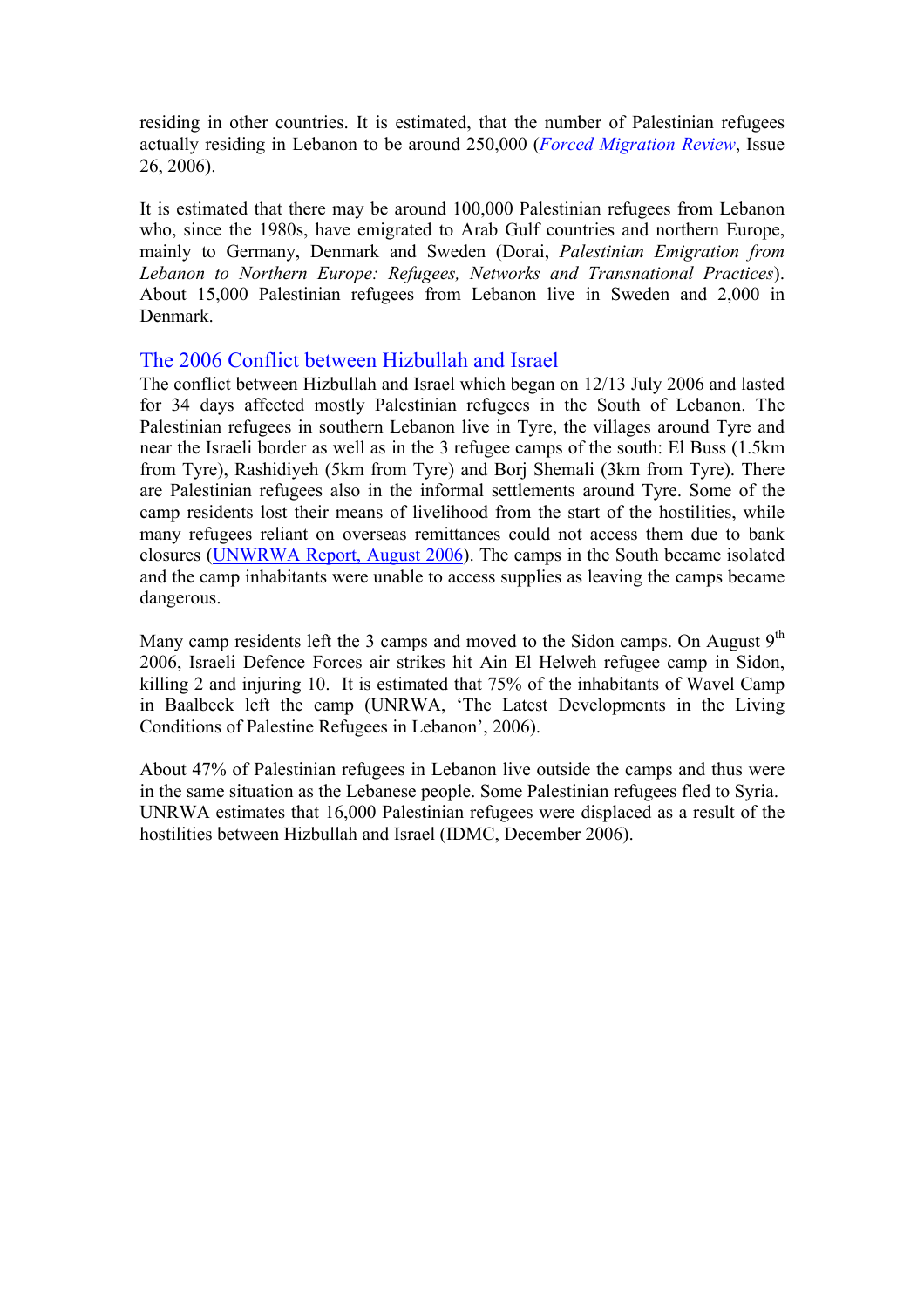# UNRWA Camp Profiles



Reprinted from UNRWA, www.unrwa.org. Lebanon Refugee Camp Profiles.

| <b>CAMP</b>                              | <b>NUMBER OF</b><br><b>REGISTERED REFUGEES</b> |
|------------------------------------------|------------------------------------------------|
| Ein el-Hilweh                            | 45,337                                         |
| Nahr el-Bared                            | 31,023                                         |
| Rashidieh                                | 25,580                                         |
| Burj el-Barajneh                         | 20,405                                         |
| Burj el-Shemali                          | 18,659                                         |
| Beddawi                                  | 16,198                                         |
| Shatila                                  | 12,235                                         |
| El-Buss                                  | 10,107                                         |
| Wavel                                    | 7,553                                          |
| Mieh Mieh                                | 5,037                                          |
| Dbayeh                                   | 4,211                                          |
| Mar Elias                                | 1,411                                          |
| Dikwaneh & Nabatieh<br>(destroyed camps) | 16,108                                         |

# **Lebanon Refugee Camp Profiles**

+ 10,092 refugees distributed throughout the camps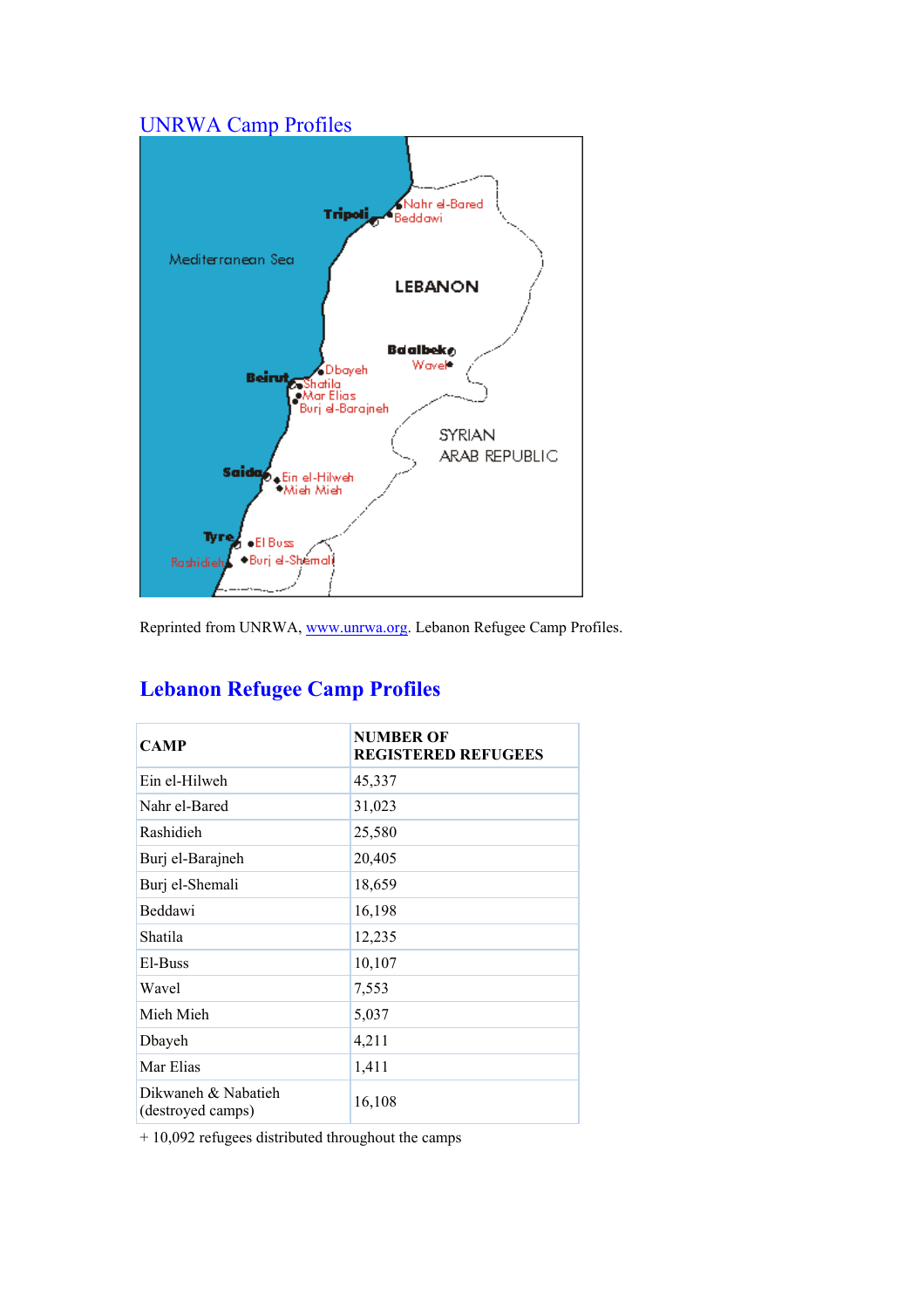There are at present 12 official refugee camps in Lebanon, with 214,736 registered refugees living in these camps, making up 52.8% of the total number of registered refugees in Lebanon (UNRWA, June 2006). There are also about 15 unregistered Palestinian informal gatherings or unofficial settlements, and which were established by refugees settling on plots of land, and are not managed by UNRWA. However, UNRWA does provide direct education, relief, health and social services to registered and non-registered refugees living in these settlements or 'gatherings'. (UNRWA, *The Latest Developments in the Living Conditions of Palestine Refugees in Lebanon*, 2006).

None of the camps have any formal infrastructure. Some camps were partially destroyed during the civil war and the Israeli invasion and were never rebuilt. There is a lot of poverty and the unemployment rate is very high. The area of land allocated to the camps has remained the same since 1948. Thus in the more populated camps, the refugees could only expand upwards. Construction is not controlled and buildings do not conform to international safety standards.

In the South of Lebanon, the Lebanese government has banned the entry of construction material to the camps since the late 1990s. Thus, the conditions of the camp houses, streets and shops have deteriorated. Although this policy was revoked in for a few months in 2004, it was reinstated again in 2005 (Amnesty International, *Limitations on Rights of Palestinian Refugee Children,* 2006)

Palestinian refugees in Lebanon have the worst socio-economic situation in UNRWA's five areas of operations with the highest percentage of Special Hardship Cases (SHCs). There are approximately 46,204 SHCs and which is about 11.4% of the registered refugee population, in comparison with 8.7% in Gaza and 7.3% in Syria (UNRWA, June 2006). The SHCs receive direct support from UNRWA including direct food aid, cash assistance and shelter rehabilitation.

## Political makeup of the Camps

Palestinian groups and several Palestinian armed factions operate in the camps, although their freedom of movement is restricted. The Lebanese government has not tried to impose state control on the camps. There are about 15 Palestinian factions in Lebanon, the most important being: the coalition of Fatah (Fatah, Palestine Liberation Front, Palestinian Popular Struggle Front); the contingents of the PLO; and Islamic forces: Ansar, Islamic Philanthropic Association, Al Jamaa al-Islamiyya, Popular Front for the Liberation of Palestine/Democratic Front for the Liberation of Palestine (PFLP/DFLP), Palestinian National Alliance, Arab Liberation Front (affiliated with Iraq), Saaqa (Popular Liberation Forces, which is affiliated with Syria), Fatah Intifadah, Fatah Revolutionary Council, Hamas and Islamic Jihad. (Suleiman 1999: 72).

Websites:

Palestinian Human Rights Organization

US Committee for Refugees

US Department of State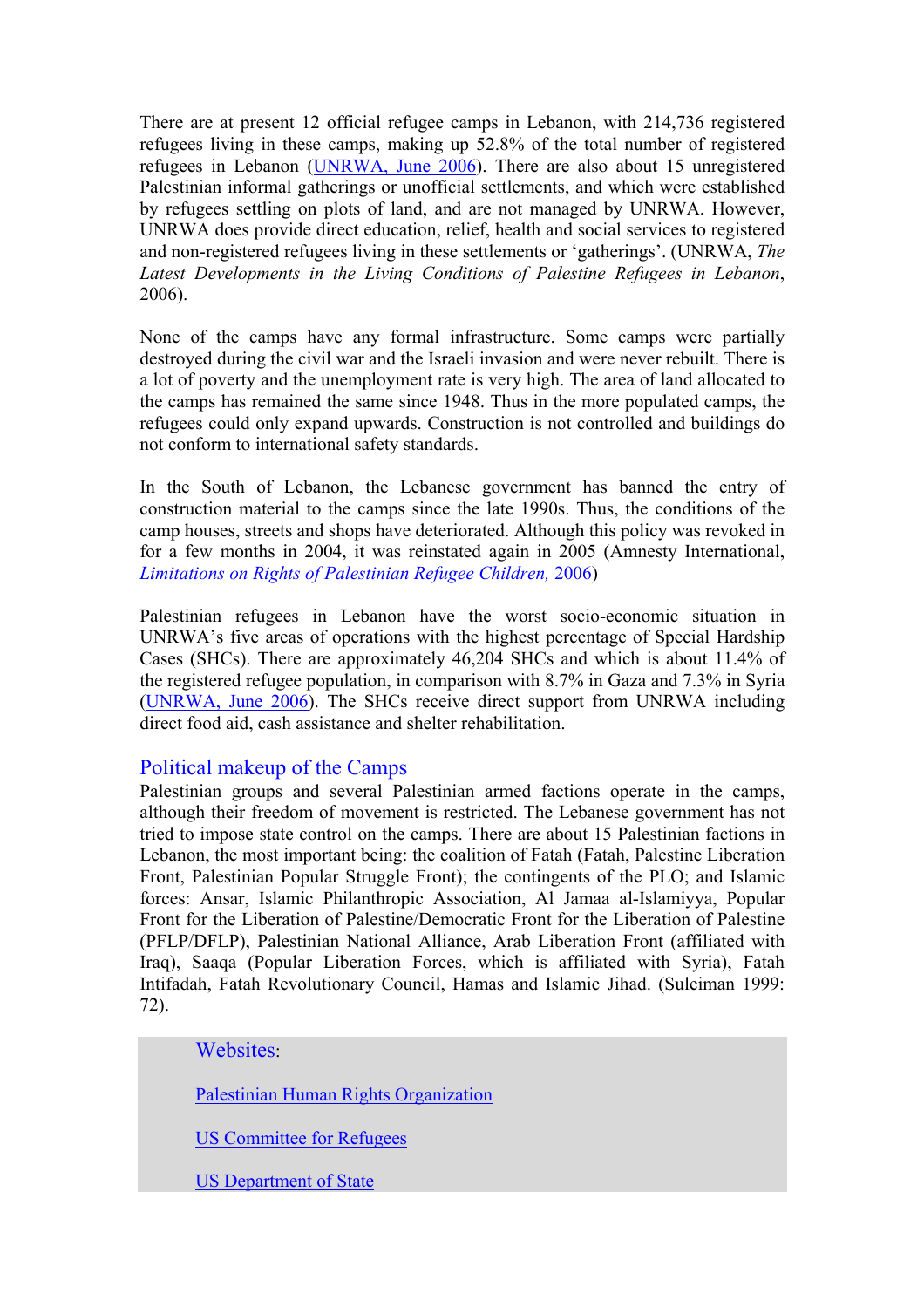#### UNRWA

UNRWA Statistics

#### Historical Background

In 1948, Palestinians from the areas of the North of Palestine: Haifa, Acre, Safad and the Galilee region, were forced to leave their homes, due to Israeli military forces attacks and ethnic cleansing. Many villages were destroyed in that area and these Palestinians fled over the border with Lebanon. They numbered around 100,000 (Peteet, 1997), which is about 14% of the Palestinian refugees who fled Palestine in 1948. Those who were economically well-off travelled directly to the big cities, while the majority remained in the border areas.

During the first months, the Palestinians were housed and given food by Lebanese farmers. They were assisted at the beginning by the LRCS (International League of Red Cross Societies), which provided tents, clothes and food. There was also some aid presented from public and private sources. The Lebanese Government also offered assistance by offering the LRCS free depots, warehouses, security, labour and transport. The Lebanese Authorities later allocated certain area for the refugees to settle in. In 1949, the Lebanese Government tried to send some of the Palestinian refugees to Syria, which consequently led to the closure of the borders by the Syrian Government.

In 1949 UN Resolution 302 established the United Nations Relief and Works Agency for Palestinian Refugees in the Near East (UNRWA) (EMHRN Mission, 2000: 11). In 1950 UNRWA began operations. In 1953, it was decided to exchange the tents with semi-permanent shelters. UNRWA originally established 16 camps, of which 3 were destroyed (Tel-El-Zaater, Nabatiyeh and Jisr-El-Basha) and 1 was evacuated (Gauroud) (UNRWA, 2002). UNRWA schools were established in the camps. Between 1948 – 1958, the Palestinian refugees lived in relative harmony with their Lebanese hosts, with some freedom of expression and political activity (Suleiman, 1999: 67).

During the 1950s, demands from Sunni politicians for a greater Muslim role in the Government of Lebanon, together with Sunnis' support for Nasser's calls for Pan-Arabism, as well as the 1957 staged elections were the sparks that led to the 1958 civil war. (Cobban, 1985: 85 – 95).

From 1959 onwards, Israel persistently refused to implement UN General Assembly Resolution 194 '*that the refugees wishing to return to their homes and live at peace with their neighbours should be permitted to do so at the earliest practicable date, and that compensation should be paid for the property of those choosing not to return and for the loss or damage to property which, under principles of international law an in equity, should be made good by the governments or authorities responsible*'. In the wake of these events, the initial welcoming and tolerant attitude of the Lebanese changed. In order to discourage permanent resettlement, the Lebanese government started placing harsh restriction on the refugees. For example, no housing development was permitted. In 1962, Palestinians were classified as foreigners and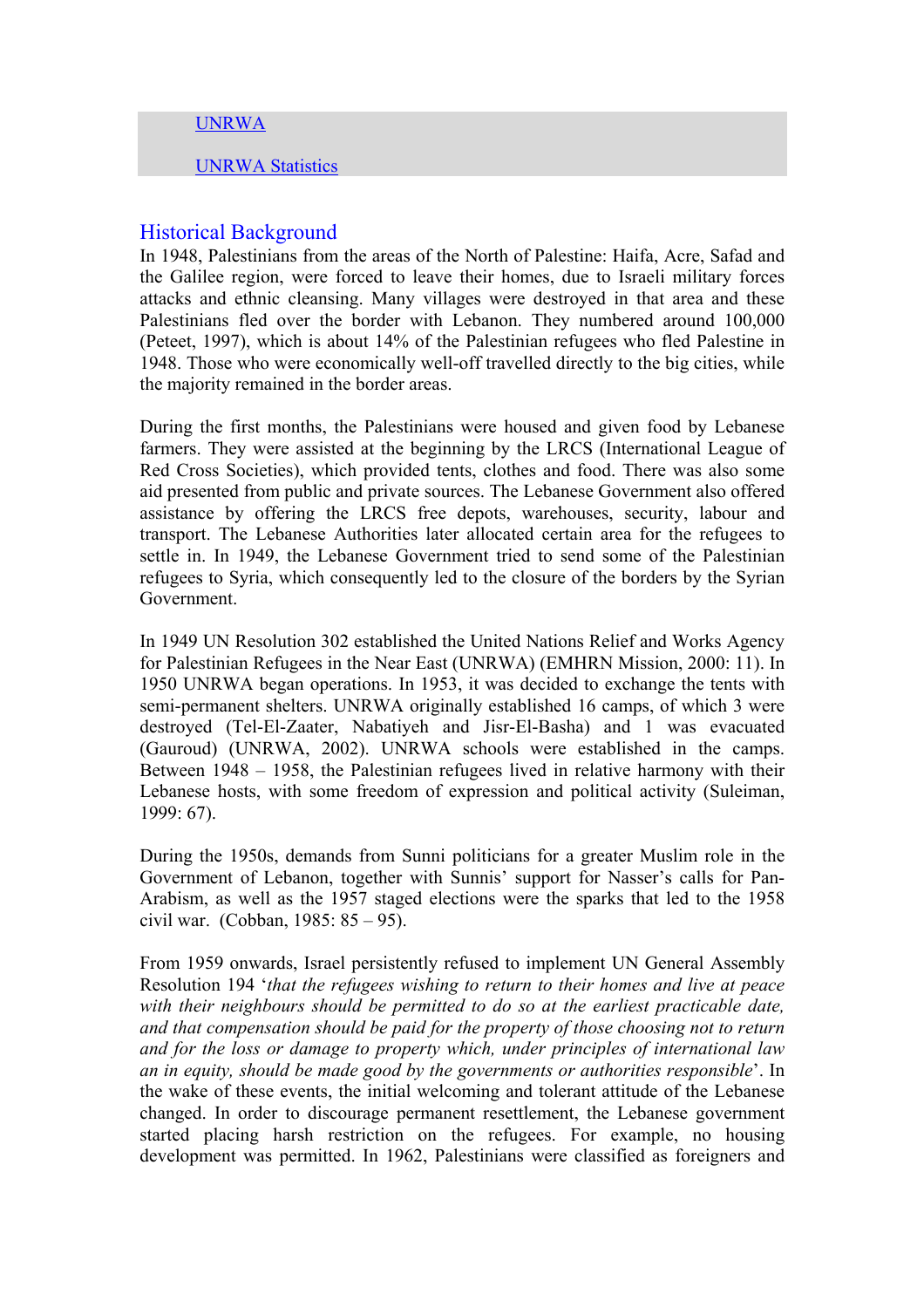work permits became difficult to obtain. Martial law was imposed on the refugee camps, all which resulted in the 1969 'uprising' in the camps.

The defeat of Egypt and Syria's in the 1967 Six-Day War resulted in a wave of support for the Palestinian guerrilla movement in most Arab countries. In Lebanon, members of various Lebanese groups, as well as other people, demonstrated to demand the Lebanese Government support the right of the Palestinians to mount guerrilla warfare against Israel from the Lebanese territories (Cobban, H., 1985: 103). In 1968, the first large scale Israeli incursion into Lebanon took place, in order to force the Lebanese Government to control the Palestinian guerrillas, and the subsequent pro-Palestinian demonstrations that took place marked the first of the Palestinian related crises that began to have a serious effect on Lebanon's political system (Cobban, 1985: 109).

With the signing of the 1969 Cairo Agreement between the Lebanese Government and the Palestine Liberation Organization (PLO) the situation of the refugees improved substantially. The Cairo Agreement granted residency, freedom of movement and labour rights to the Palestinian refugees, as well as autonomy of the refugee camps and the right to carry out armed attacks against Israeli targets from Lebanese soil. However, the freedom of movement, residency and labour rights remained tied to the Cairo Agreement and never became national legislation. The PLO presence in Lebanon became known as Fatahland, or the Palestinian 'state within state', as a result of the almost total control of the Arkoub region (in the southeast Lebanon) by Arafat's men. (Fisk, 1990: 74)

During the 1970s, the PLO rapidly became a political power and extended financial and military support to the Lebanese left-wing, which angered the Maronites and right-wing parties. PLO attacks against Israel led to Israeli retaliations against Palestinians and Lebanese, especially in the South, which in turn diminished Lebanese support for the Palestinians and their cause. All this aggravated the already existing tensions between the various Lebanese political factions and eventually led to the outbreak of the 1975 civil war.

In 1974, an Israeli air raid totally destroyed Nabatiyeh refugee camp (in the South of Lebanon) and in 1976, Christian Phalangist militias overran and destroyed 3 refugee camps in East Beirut (Tel-El-Zaater, Jisr-El-Basha and Dbayeh). Of these, only Dbayeh still exists and receives some UNRWA assistance (UNRWA, 2000). Tel-El-Zaater was besieged for 51 days and upon surrender, an estimated 3,000 of its inhabitants, mostly Palestinian refugees (Khalidi, 2001: 4) as well as some Lebanese, were massacred.

In 1982, Israel invaded Lebanon, occupied Beirut and forced the PLO out of Lebanon. The evacuation of the PLO led to a worsening situation for the Palestinian refugees. In spite of a negotiated agreement whereby the US guaranteed the safety of 'Palestinian non-combatants in Beirut', the refugees were left virtually unprotected and were targeted by attacks from various different groups and factions, notably the Christian Phalange and Amal movements. This was accompanied by internal conflict among the Palestinians as well as external conflict with Israel.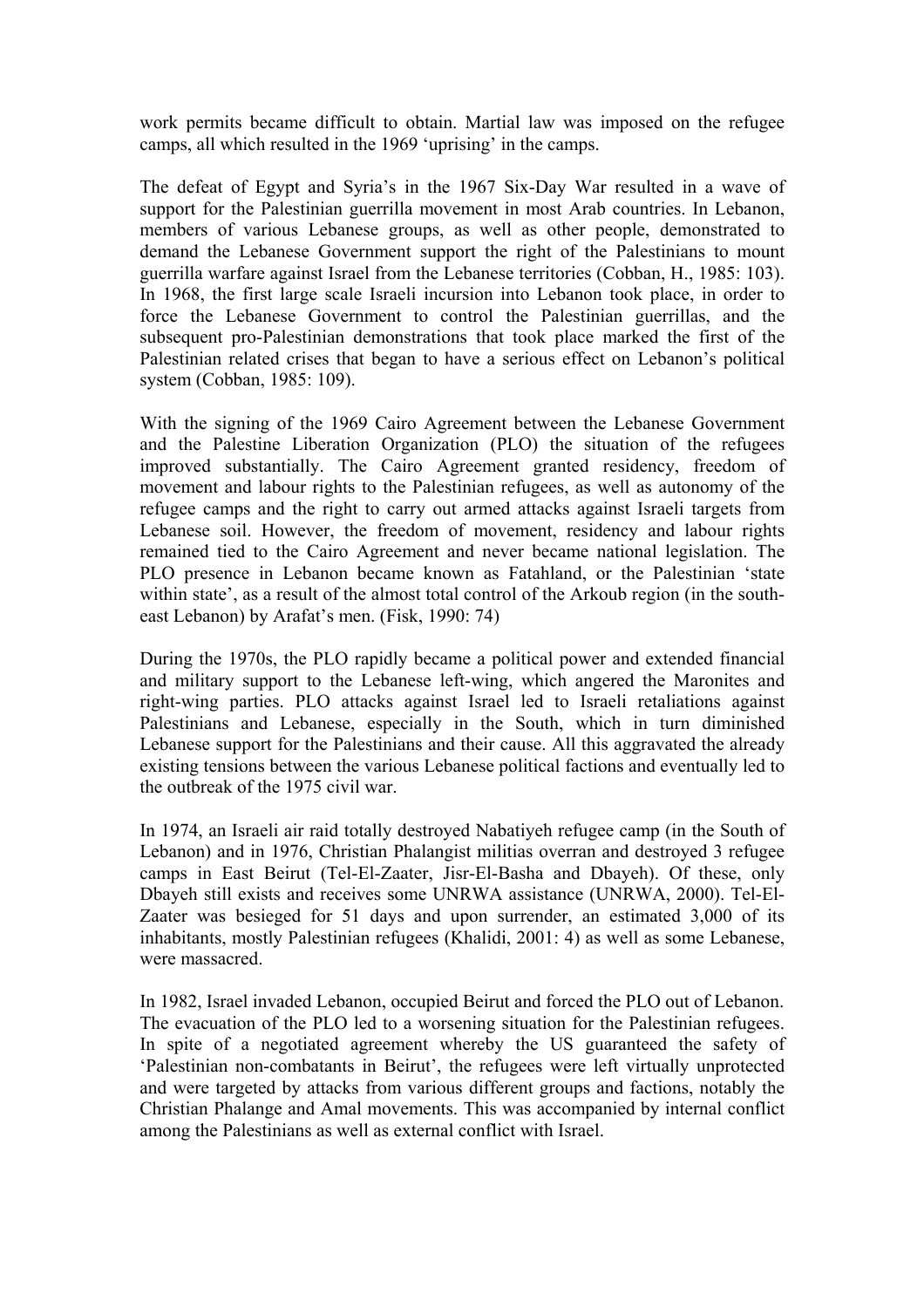**Websites:** 

Destroyed Villages

#### The Violence

While violence against the Palestinian refugees was one of the key features throughout the war. Three periods particularly stand out:

#### **The Israeli invasion of Lebanon, 1982**

Israeli air strikes and artillery killed around 2,400 people in West Beirut (many in the camps of Sabra and Shatila), 1,100 in the refugee camps of Sidon and 1,200 in the camps of Tyre. In the camps of the South, the Israeli army later systematically destroyed houses that had survived (USCR Report, 1999: 7). During the siege of West Beirut in the summer of 1982, hundreds of Palestinians were killed in the refugee camps of Sabra, Shatila and Bourj-El-Barajneh (USCR Report, 1999: 7).

#### **Sabra and Shatila**

After the PLO withdrawal from Beirut in August 1982, and the Israeli Army's occupation of Beirut in September 1982, Christian Phalangist militias entered the camps of Sabra and Shatila and massacred around 1000 Palestinian refugees and Lebanese civilians residing in the camps, while the Israeli Army failed to intervene (USCR Report, 1999: 7).

#### **The camps war, 1985 – 1987**

Between 1985 and 1987, the Syrian backed Amal Movement, a major Shia militia, attacked several Palestinian camps in Beirut and in the South in order to get rid of the remaining pro-Arafat PLO combatants (Suleiman, 1999: 68). During periods of intense fighting many of the camps were besieged, cut off from the outside and suffered from lack of food, clean water and medical supplies (USCR, 1999: 8). However, the Amal movement was not able to seize control of any of the camps. It is estimated that the fighting resulted in the destruction of 80% of homes in Shatila camp (Beirut), 50% of homes in Burj El Barajneh camp (Beirut) and Sabra (an informal settlement next to Shatila) was almost totally destroyed. An estimated 2,500 people were killed during this period (Khalidi, 2000: 7).

#### Conflict-induced displacement

Between 1975 and 1991, many Palestinian refugees were displaced, some of them many times. The USCR's 1999 report on Palestinian refugees in Lebanon estimates the number of internally displaced Palestinians at 20,000. It is reported that between 1972 – 1988, around 90% of Palestinian refugees have been displaced once, 66% displaced twice and 20% three times or more (Khalidi, 2001: 10, Centre for Lebanese Studies, 1995).

Israel's 1982 invasion of Lebanon forced many refugees to flee their homes in the camps in Beirut and in the south of the country and seek refuge in other camps. The Nahr El Bared camp received more than 1000 Palestinian refugees who settled in an empty plot of land in the north of the camp, which had been intended for the construction of a hospital. Subsequently, the area has been incorporated within the camp and is known as 'the place of the emigrants'. In 1987, as a result of Amal's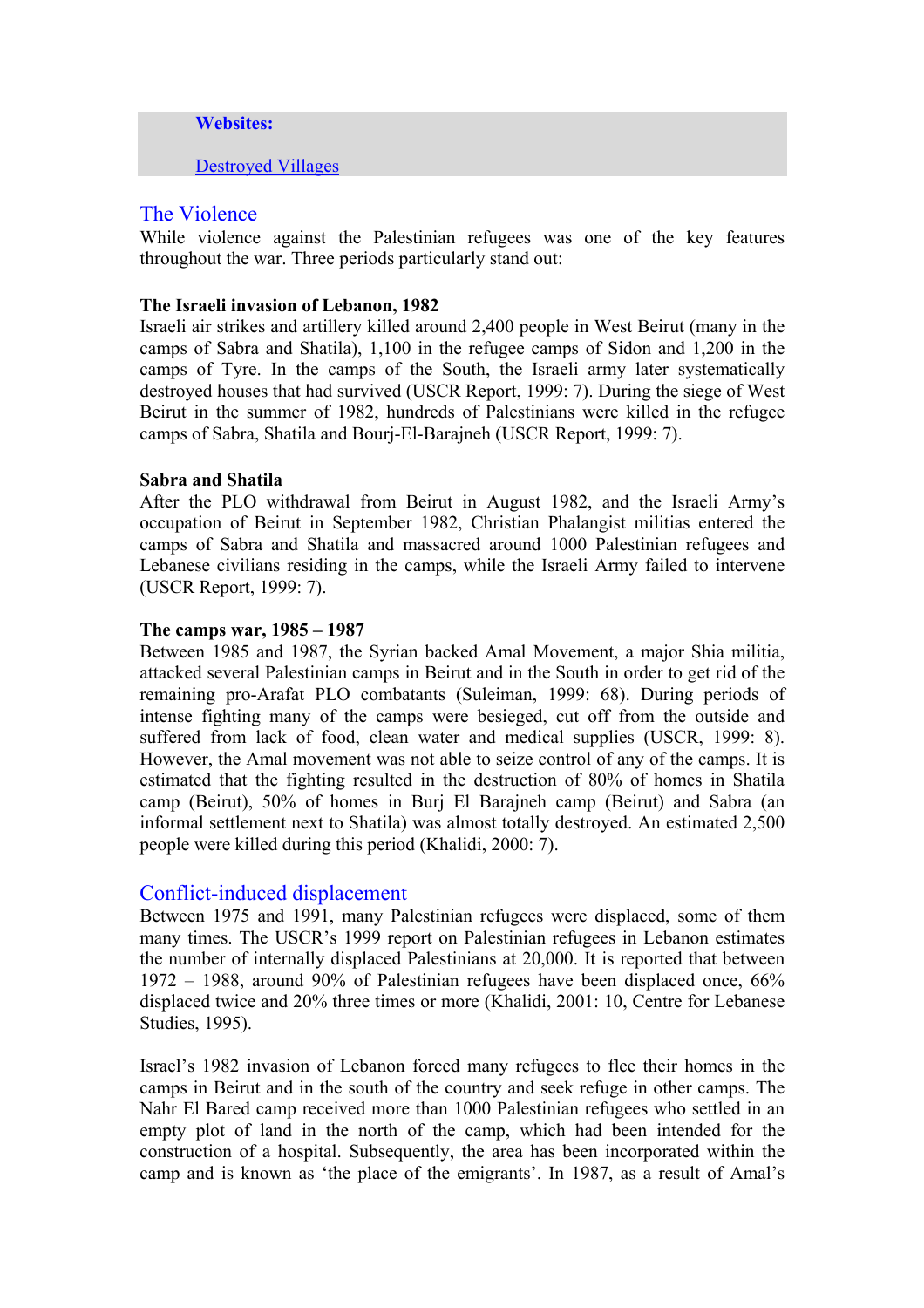siege of Shatila and the destruction of 80% of the camp, around 14,000 of its 17,000 inhabitants were displaced again (USCRI, 1999: 8).

# Informal Settlements of Displaced Palestinian refugees

The refugees that have left their original camps or have been driven out due to war or violence against them became dispersed around Lebanon. Many have settled on plots of land which later became gatherings or informal settlements. The settlements have no access to UNRWA services such as sanitation, water and electricity. There are about 15 informal settlements of Palestinian refugees in Lebanon.

The living conditions in the informal settlements are even worse than the camps. In the Jal Al-Bahr settlement in Tyre, which is located on the coast, some houses were destroyed by flooding in 2005. However, the Lebanese government continues to prohibit the refugees from carrying out any reconstruction or refubrishment to their houses (Amnesty International: *Limitations on Rights of Palestinian Refugee Children*, 2006).

## Rights and Legal Status

The legal status of Palestinians in Lebanon has never been addressed since their arrival in 1948. In 1950, the Lebanese government created the Central Committee for Refugee Affairs, which was responsible for the administration of Palestinian refugee issues. Then in 1959, the Department of Palestinian Refugee Affairs was created as an office in the Ministry of Interior. In 1962, the Lebanese Government classified the Palestinian refugees as foreigners (Law 10 of 1962) (International Federation for Human Rights Report, 2003: 10) according to this law all foreigners had to obtain work permits.

According to Decree no. 927 of 1959 (Khalidi, 2001: 16), the Department of Palestinian Refugee Affairs (DPRA) is responsible for the designation of areas as camps; the registration of the inhabitants of the camps; the registration of births, marriages, deaths and changes of residence; the right to accept or refuse the transfer of financial aid for the refugees from abroad. However, neither the DPRA nor the wider Government of Lebanon promise to provide any social services. This is left entirely to UNRWA.

In 1987, the Lebanese Government unilaterally abrogated the 1969 Cairo Agreement, thus cancelling all socio-economic rights previously granted to Palestinians. The issue of Palestinian rights was briefly considered in 1991, when a committee was specially created for this purpose. The Palestinian representatives presented a memorandum to the committee for the 'Civil and Social Rights of the Palestinian People' (Suleiman, 1999: 68). However, nothing concrete resulted from this committee and since the early 1990's, Lebanon has placed immense restrictions on the Palestinians in the form of legislation: Palestinian refugees have no political, social or civil rights (UNRWA, 2002). Any question of granting them rights is seen as a step towards permanent integration (USCR Report, 1999: 2). Palestinian refugees in Lebanon are discriminated against and harassed on a daily basis. They are liable to be arrested, detained and harassed by security forces, as well as by rival Palestinians.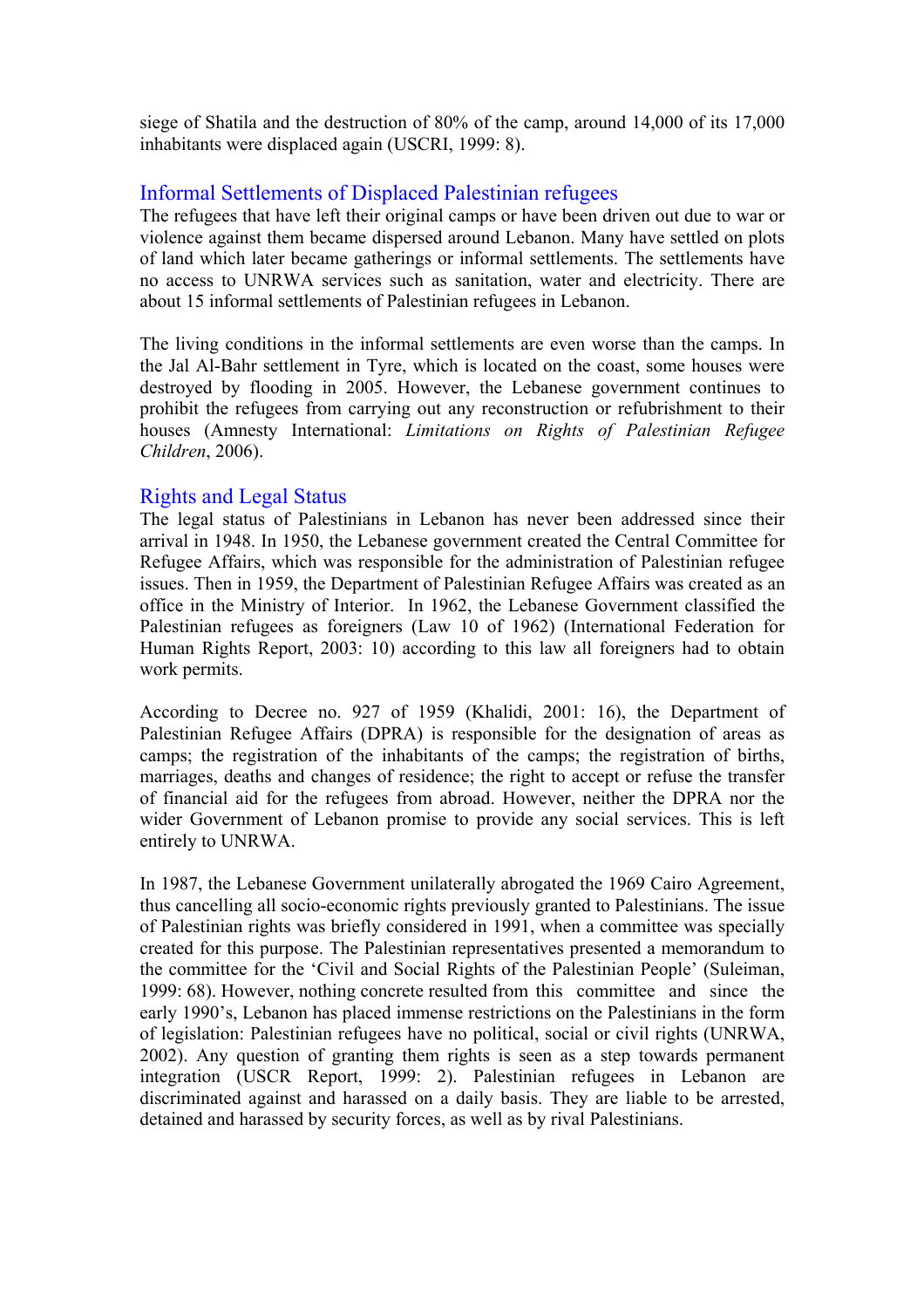In 2000, Decree no. 4082 changed the name of the Department of Palestinian Refugee Affairs to the Department of Political and Refugee Affairs (International Federation for Human Rights Report, 2003: 12).

Websites:

US Department of State

Amnesty International – 2003 Report

# Legal Status

Lebanon was party to the Casablanca Protocol of 1965 Protocol for the Treatment of Palestinians in Arab States, which states that:

"(1) Whilst retaining their Palestinian nationality, Palestinians currently residing in the land of ………. have the right of employment on par with its citizens.

(2) Palestinians residing at the moment in …………. in accordance with the dictates of their interests, have the right to leave and return to this state.

(3) Palestinians residing in other Arab states have the right to enter the land of ……… and to depart from it, in accordance with their interests. Their right of entry only gives them the right to stay for the permitted period and for the purpose they entered for, so long as the authorities do not agree to the contrary.

(4) Palestinians who are at the moment in …………., as well as those who were residing and left to the Diaspora, are given, upon request, valid travel documents. The concerned authorities must, wherever they be, issue these documents or renew them without delay.

(5) Bearers of these travel documents residing in League of Arab States receive the same treatment as all other LAS state citizens, regarding visa, and residency applications"

Lebanon signed the protocol on 3/8/1966 but has placed the following reservations:

Article One: Palestinians residing at the moment in Lebanon are granted the right of employment, together with the right to keep their Palestinian nationality, in accordance with prevailing social and economic conditions in the Republic of Lebanon.

Article Two: that the phrase: "on equal terms with the Lebanese citizens and in accordance with the laws and regulations in operation" be added.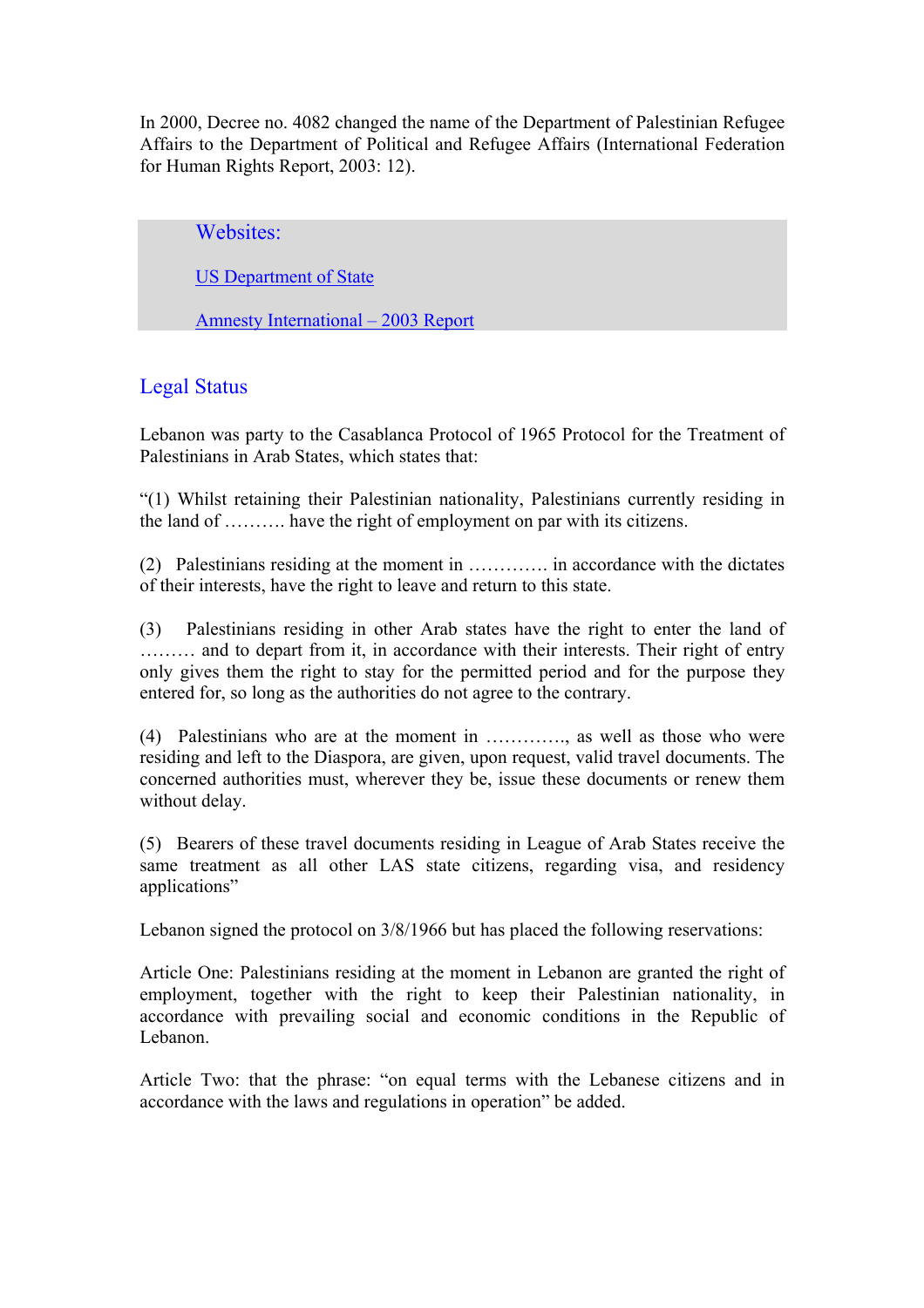Article Three: that the phrases "whenever their interests demand it" and "allowing Palestinians into Lebanon" is conditional upon their obtaining an entry visa issued by the concerned Lebanese authorities" be added.

Reservations on the Fourth and Fifth Articles.

(Source: Resource Centre for Palestinian residency and Refugee rights (Badil))

# The Department of Palestinian Refugee Affairs (DAPR)

DAPR was created by Presidential Decree No. 42 of 1959.

Article 1: The DAPR shall carry out the following:

-Contact UNRWA Lebanon to ensure the receipt of relief, shelter, education, health and social services for the Palestinian refugees;

- Receive and examine applications for passports and transfer them to the Surete Generale (General Security);

- The registration of personal documents relating to birth, marriage, divorce, death, change of residence and change of sect or religion;

- Approve applications for the reunification of dispersed families;

- Approve the exemption of custom duties for personal and household items for persons coming from Palestine for family reunification;

 - Designate the localities of the camps and process documents and procedures for their lease or ownership;

- Issuing permits to allow the transfer of residence from one camp to another;

- Approve marriage applications from refugees in Lebanon to refugees in other Arab countries;

- Approve the transfer of frozen or incoming funds to refugees in Lebanon.

Article 2: The Ministers of state shall provide DAPR with the necessary technical assistance.

(Suleiman, 2006: 12)

## Residency, travel and travel documents

The Lebanese Government issues Travel Documents to enable the Palestinians to travel and work abroad. A different kind of document is issued to each of the three categories of Palestinian refugees in Lebanon:

- Refugees registered with both UNRWA and DAPR are issued with permanent residency documents and a 5-year renewable travel document;

- Refugees registered only with DAPR (non-registered refugees) get issued with permanent residency documents and a Laisser Passer with 1 year validity, renewable 3 times;

- Non-ID refugees who are not registered with either UNRWA or DAPR are not issued with any documents at all.

In 1995, Order No. 478 of the Ministry of Internal Affairs imposed an exit and entry visa, which left many Palestinian refugees and holders of Lebanese travel documents stranded outside of Lebanon, unable to return. In January 1999, the Government eased the visa restriction (International Federation for Human Rights Report, 2003: 14)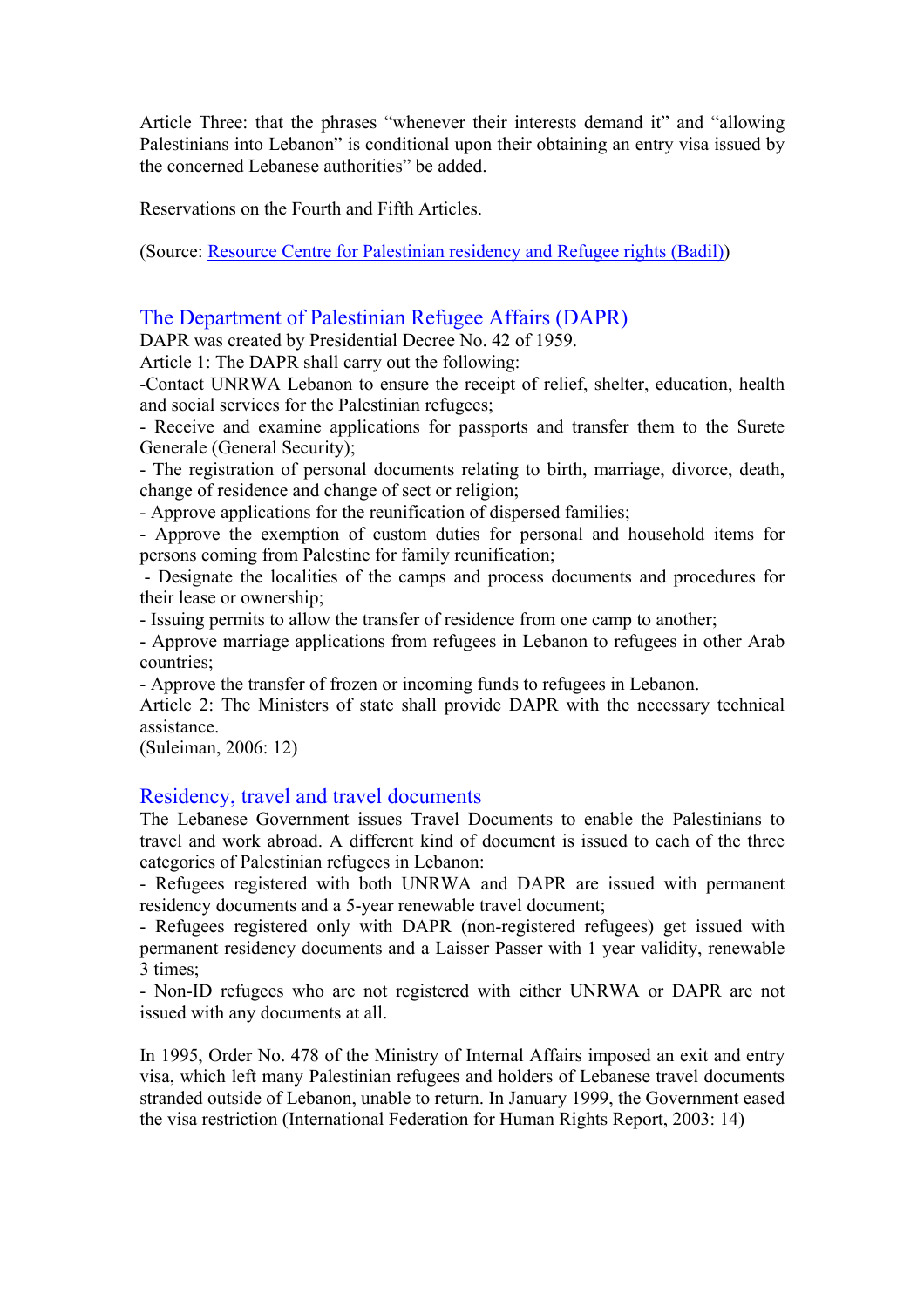## Right to Health Care

All Palestinian refugees are denied access to Lebanese public health care, relying on UNRWA medical centres as well as hospitals that have contracts with UNRWA. While UNRWA provides primary and secondary health care, it is only able to contribute a limited reimbursement towards tertiary hospital care. The Palestinian Red Crescent Society (PRCS) is also a principal health provider, although the lack of funding after the PLO's withdrawal from Lebanon in 1982 has had a serious downward effect on the quality and scope of the services it provides.

## Right to Education

Palestinian refugees are denied access to Lebanese public schools. Lebanon is the only location where UNRWA offers secondary education to counter balance the restricted access to public schools and the high costs of private schools (International Federation for Human Rights Report, 2003). UNRWA runs 74 primary schools and 3 secondary schools in Lebanon, educating a total of 45,259 pupils (UNRWA, 2002). In its five fields of operation, Lebanon is the only one in which UNRWA operates secondary schools. Nonetheless, UNRWA concedes that Palestinian refugees in Lebanon have 'limited access to public secondary education' while private secondary education is beyond the means of most Palestinian refugees (UNRWA).

Generally, the facilities in UNRWA's school are in bad condition and the school buildings are in need of repair or replacement. Lebanon's schools have among the highest class sizes in UNRWA's five areas of operations (USCRI, 1999: 19). There is also an overall lack of recreational space for students. The poor socio-economic conditions of Palestinian refugees in Lebanon compel many students to leave school and seek work in order to support their families. Palestinian schools in Lebanon have the highest drop-out rates in all of UNRWA's areas of operations (UNRWA).

However, in the case of Palestinians without identity documents, secondary school education is inaccessible altogether due to their inability to sit for the intermediate schooling exam (taken at age 15) because they do not have any recognised ID.

# Right to Employment/Freedom of Association

The 5 main sources of income of Palestinian refugees in Lebanon are: employment with UNRWA; remittances from relatives working abroad; employment in Palestinian associations or organizations; employment in agriculture and Lebanese companies; employment in shops and enterprises within the refugee camps.

Lebanese labour law stipulates that only members of the Lebanese professional associations can receive licences in order to work in any skilled profession. Associations can be freely established. However, for foreigners they are controlled by the reciprocity clause (Ministerial Decree No. 17561 of 10 July 1962). As stateless persons, Palestinians cannot form associations.

Various ministerial decrees (No. 1/289 of 18 December 1982 and Ministerial Decree of 15 December 1995) prohibit Palestinians from around 72 trades and professions (International Federation for Human Rights Report, 2003: 12). Since 1994, Lebanese police has been cracking down on unlicensed Palestinian clinics, pharmacies, shops and enterprises, inside and outside the refugee camps (USCR Report, 1999: 12).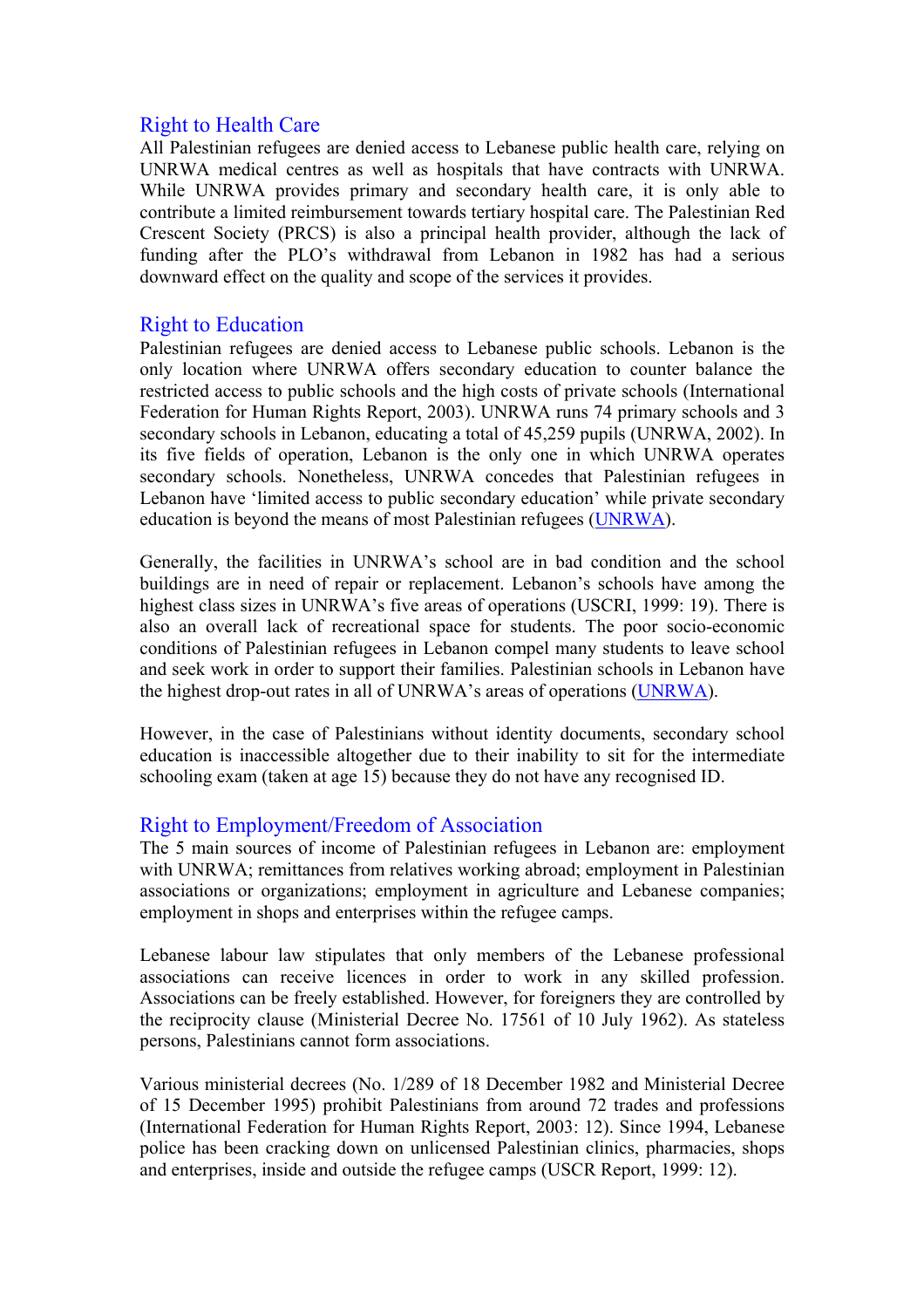A new decision was taken in 2005 by the Lebanese minister of Labour granted Palestinian refugees born in Lebanon the right to work in private sector jobs which previously were limited for Lebanese only (Arabic News). However, it is not known if this decision will make much difference as obtaining a work permit is an expense that few Palestinians can afford. Palestinian refugees remain unable to take syndicated professional jobs such as engineering, law and medicine (UNRWA, *The Latest Developments in the Living Conditions of Palestine Refugees in Lebanon*, 2006).

## Social Security

Employed Palestinians have no right to social security. The reciprocity clause stipulates that citizens of another country residing in Lebanon enjoy the same treatment and rights as the Lebanese citizens residing in their country. But as Palestinians are stateless, this clause does not apply to them.

## Restrictions on Building

The Lebanese Government forbids the reconstruction of totally destroyed camps, and in other camps any reconstruction or building requires a special permit which is usually not issued. In some camps, Lebanese soldiers verify that the residents are not smuggling in building materials. Building without a permit is punishable by arrest and detention (USCR Report, 1999).

## Restrictions on Property Ownership and Transfer

Presidential Decree 11614 of January 1969, modified in April 2001 by Law No. 296, prohibits persons 'who not carry a citizenship issued by a recognised state' from owning property in Lebanon. Article 1 of the amended decree states: "no non-Lebanese person, either natural or juridical, and also no Lebanese juridical person reputed by the present law to be alien, is entitled to acquire through a contract or any other legal deed concluded between living persons, any real property rights in Lebanese territory or any other real right from among the rights referred to in the present law, except after obtaining a permit granted by a decree issued by the Council of Ministers on the proposal of the Finance Minister. There shall be no exception to this rule except in cases explicitly stated in this present law or in a special text. No real right of any kind may be acquired by any person who does not carry a citizenship issued by a recognised state, or by any person if such acquisition contradicts with the provisions of the constitution relating to the prohibition of settlement". This ruling goes on to state that non-Lebanese persons can acquire property in Lebanon, but only under certain conditions. For instance, the area of any property should not be in excess of 3,000 square metres in total.

This property law prohibits Palestinians from the ownership of properties and also prohibits them from transferring their already purchased property and deeds to their children (Amnesty International, *Limitations on Rights of Palestinian Refugee Children*, 2006).

# Right to be Registered and Right to a Name

Children born to non-ID Palestinian fathers are not registered with UNRWA nor receive any identity documents from the Lebanese government, but in fact become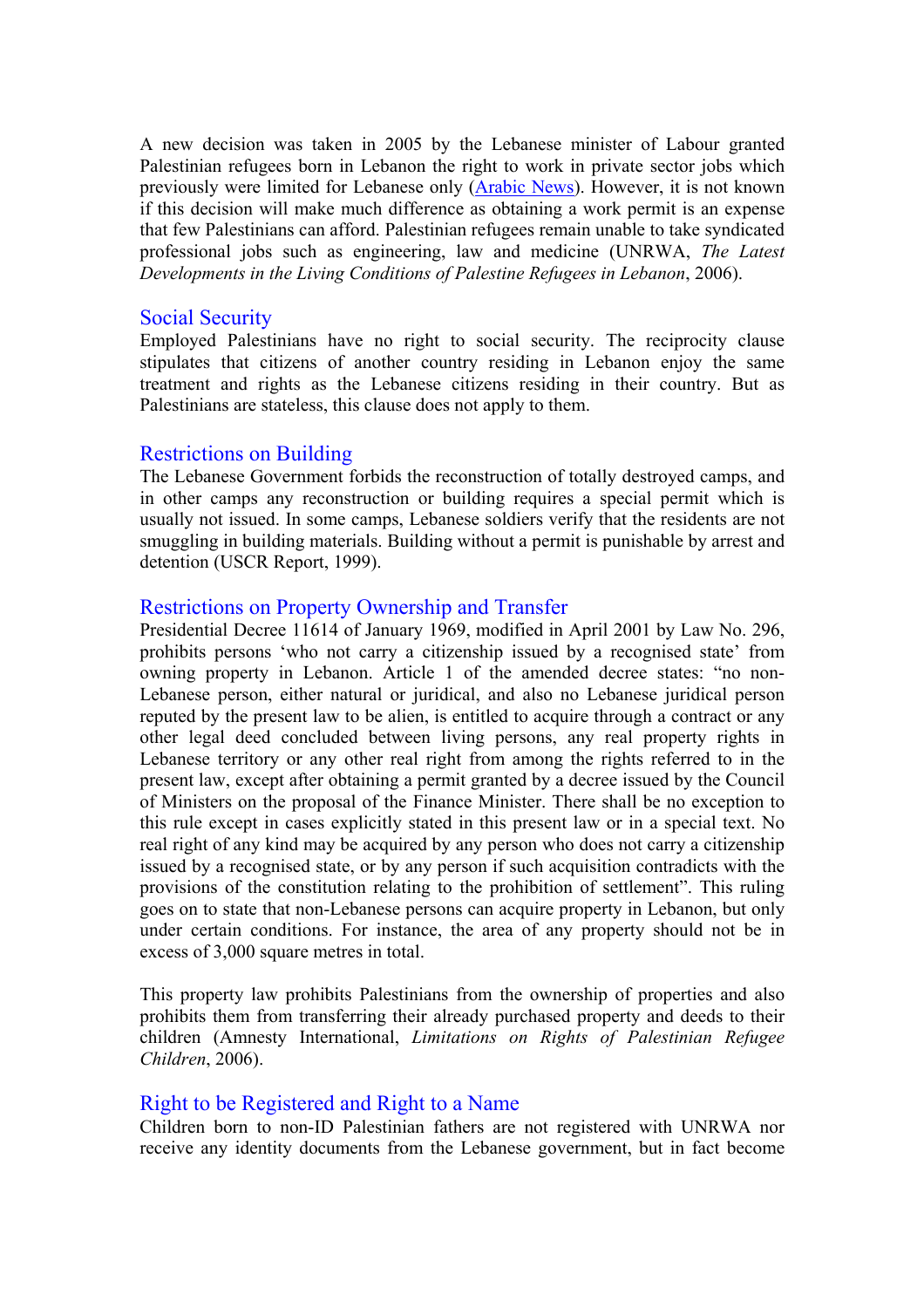non-ID as well. (Amnesty International, *Limitations on Rights of Palestinian Refugee Children*, 2006)

#### Naturalization (tawteen)

On the 18 April 2003, during the meeting of the newly formed Lebanese cabinet, President Lahoud stressed that the government will not back down on its insistence that Israel complies with the right of return of the Palestinian refugees, and that Lebanon rejects any plans for their settlement in Lebanon (tawteen) (Al-Ahram, 19 April, 2003). At present, any resettlement (tawteen) of Palestinian refugees is forbidden by the Lebanese constitution (International Federation for Human Rights Report, 2003: 11).

The Lebanese Government and the majority of the Lebanese people oppose any permanent integration of the Palestinian refugees (USCR Report, 1999: 1), under the pretext that granting citizenship to the Palestinians, who are mostly Sunni Muslims, would upset the delicate sectarian balance in Lebanon. They also blame them for the outbreak of civil war in Lebanon. It is interesting to note that in the 1950s and 1960s around 50,000 Palestinians were granted Lebanese citizenship, mainly Christian Palestinians as well as some middle-class Muslim families. However, the latter achieved this by employing the services of lawyers and proving Lebanese ancestry. During the 1990s, about 20,000 more Palestinians were granted nationality (Khalidi, 2001: 16). In 1994, Shiites from the seven border villages and a year later some Sunnis, as well as the remaining Christian Palestinians who hadn't been granted Lebanese nationality in the 1950s or 1960s became Lebanese (Peteet, 1997).

Palestinians born in Lebanon, and even the children of Lebanese mothers and Palestinian fathers who are considered Palestinian, and are not granted Lebanese citizenship. However, Palestinian women who marry Lebanese men may obtain citizenship (Khalidi, 2001: 16).

On May 27, 2003, the Lebanese Shura Council ordered the Ministry of Interior to reexamine the files of around 150,000 people who have been granted Lebanese citizenship according to Decree No. 5247 of June, 1994. The timing of this ruling is significant, as according to Lebanese law a period of 10 years has to elapse before new Lebanese citizens are granted full civil rights. The Minister of Interior has declared that he will revoke the Lebanese citizenship of Palestinians and others who have obtained the citizenship by false means (PHRO press release, May 2007).

## Civil Society

One of the clauses of the 1969 Cairo Agreement was 'formation of local committees composed of Palestinians in the camps to care for the interests of Palestinians residing in these camps'. The PLO at that time provided assistance services to the Palestinian refugees. With the outbreak of the civil war in 1975 and the collapse of control by the Lebanese government, the PLO took over the provision of water, sanitation and electricity in the camps. The PLO also funded income-generation projects. The PLO invested in setting up schools, hospitals and factories. Health services improved and expanded (Weighill, 1997: 299). The PLO's withdrawal from Lebanon in 1982, left a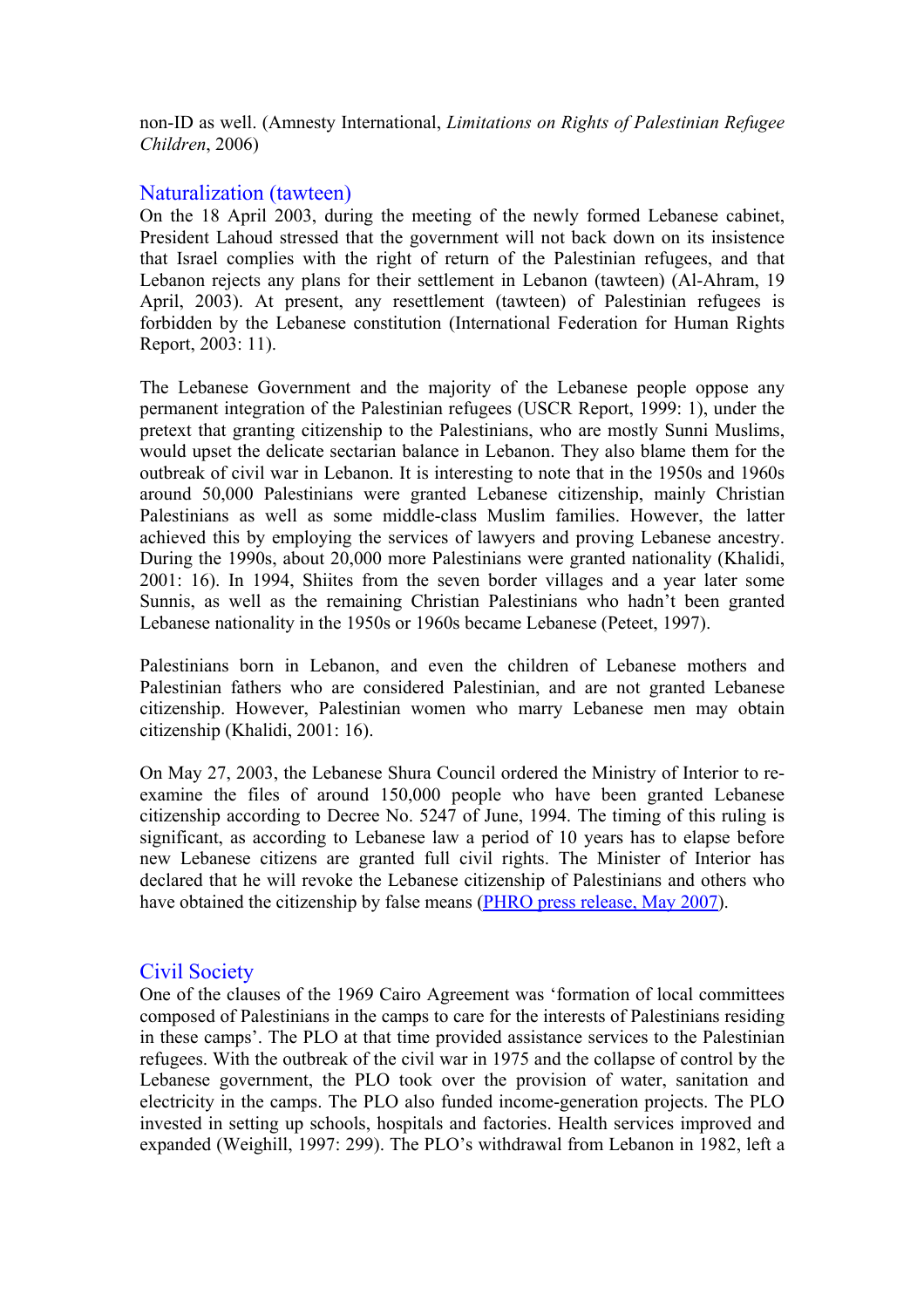void in the services provided to Palestinian refugees, and that was not replaced by any other organization or institution.

With the exception of the Palestinian Red Crescent Society (PRCS), Palestinian NGOs are forbidden to operate in Lebanon by law. They must be registered as Lebanese NGOs, serve both Lebanese and Palestinians and have a Lebanese majority of employees (USCR, 1999: 21). NGOs offer services in the areas of education, health care and employment. There are some Lebanese civil associations which provide assistance to the Palestinian refugees in the form of clothes, food and shelter.

| Abu Jihad Al Wazir Institution<br>Education<br>Arab Resource Centre for Popular Arts<br>Education; child care; cultural activities;<br>youth activities; legal aid.<br>(ARCPA)<br>for the<br>Education; child care; cultural activities;<br>Association<br>Development<br>of<br>Palestinian Camps (Inaash)<br>youth activities.<br>Children & Youth Centre<br>Education; child care; youth activities.<br>Developmental Action without Borders<br>Cultural activities; youth activities.<br><b>Disabled Revival Association</b><br>Health; disabled.<br>Health, Education; child care; cultural<br>General Union of Palestinian Women<br>activities; youth activities;<br>legal<br>aid;<br>vocational training; women issues; social<br>assistance; microfinance self-reliance.<br>Health/reproductive health<br>Health Care Society (HCS)<br>Martyr Abu Jihad Al Wazir Institution<br>Disabled<br>Medical Aid for Palestinians<br>Health/reproductive health<br>Nabil Badran Centre for Disabled Children<br>Health/reproductive health; education;<br>cultural activities; youth activities; vocational<br>training; disabled.<br>Health/reproductive health; education; child<br>Najdeh Association<br>care; cultural activities; youth activities; legal<br>aid; women issues; vocational training; social<br>assistance; microfinance & self-reliance.<br>National Association for Social Medical Care<br>Health/reproductive health;<br>child<br>care:<br>women issues; vocational training; social<br>and Vocational Training<br>assistance; microfinance & self-reliance.<br>National Foundation for Health, Social and<br>Health/reproductive health;<br>education;<br>cultural activities; youth activities; women<br><b>Educational Services</b><br>issues.<br>Social Care<br>Child<br>cultural<br>National Institute for<br>activities;<br>care;<br>youth<br>and | Organization | Activity                                    |
|------------------------------------------------------------------------------------------------------------------------------------------------------------------------------------------------------------------------------------------------------------------------------------------------------------------------------------------------------------------------------------------------------------------------------------------------------------------------------------------------------------------------------------------------------------------------------------------------------------------------------------------------------------------------------------------------------------------------------------------------------------------------------------------------------------------------------------------------------------------------------------------------------------------------------------------------------------------------------------------------------------------------------------------------------------------------------------------------------------------------------------------------------------------------------------------------------------------------------------------------------------------------------------------------------------------------------------------------------------------------------------------------------------------------------------------------------------------------------------------------------------------------------------------------------------------------------------------------------------------------------------------------------------------------------------------------------------------------------------------------------------------------------------------------------------------------------------------------------------------------------|--------------|---------------------------------------------|
|                                                                                                                                                                                                                                                                                                                                                                                                                                                                                                                                                                                                                                                                                                                                                                                                                                                                                                                                                                                                                                                                                                                                                                                                                                                                                                                                                                                                                                                                                                                                                                                                                                                                                                                                                                                                                                                                              |              |                                             |
|                                                                                                                                                                                                                                                                                                                                                                                                                                                                                                                                                                                                                                                                                                                                                                                                                                                                                                                                                                                                                                                                                                                                                                                                                                                                                                                                                                                                                                                                                                                                                                                                                                                                                                                                                                                                                                                                              |              |                                             |
|                                                                                                                                                                                                                                                                                                                                                                                                                                                                                                                                                                                                                                                                                                                                                                                                                                                                                                                                                                                                                                                                                                                                                                                                                                                                                                                                                                                                                                                                                                                                                                                                                                                                                                                                                                                                                                                                              |              |                                             |
|                                                                                                                                                                                                                                                                                                                                                                                                                                                                                                                                                                                                                                                                                                                                                                                                                                                                                                                                                                                                                                                                                                                                                                                                                                                                                                                                                                                                                                                                                                                                                                                                                                                                                                                                                                                                                                                                              |              |                                             |
|                                                                                                                                                                                                                                                                                                                                                                                                                                                                                                                                                                                                                                                                                                                                                                                                                                                                                                                                                                                                                                                                                                                                                                                                                                                                                                                                                                                                                                                                                                                                                                                                                                                                                                                                                                                                                                                                              |              |                                             |
|                                                                                                                                                                                                                                                                                                                                                                                                                                                                                                                                                                                                                                                                                                                                                                                                                                                                                                                                                                                                                                                                                                                                                                                                                                                                                                                                                                                                                                                                                                                                                                                                                                                                                                                                                                                                                                                                              |              |                                             |
|                                                                                                                                                                                                                                                                                                                                                                                                                                                                                                                                                                                                                                                                                                                                                                                                                                                                                                                                                                                                                                                                                                                                                                                                                                                                                                                                                                                                                                                                                                                                                                                                                                                                                                                                                                                                                                                                              |              |                                             |
|                                                                                                                                                                                                                                                                                                                                                                                                                                                                                                                                                                                                                                                                                                                                                                                                                                                                                                                                                                                                                                                                                                                                                                                                                                                                                                                                                                                                                                                                                                                                                                                                                                                                                                                                                                                                                                                                              |              |                                             |
|                                                                                                                                                                                                                                                                                                                                                                                                                                                                                                                                                                                                                                                                                                                                                                                                                                                                                                                                                                                                                                                                                                                                                                                                                                                                                                                                                                                                                                                                                                                                                                                                                                                                                                                                                                                                                                                                              |              |                                             |
|                                                                                                                                                                                                                                                                                                                                                                                                                                                                                                                                                                                                                                                                                                                                                                                                                                                                                                                                                                                                                                                                                                                                                                                                                                                                                                                                                                                                                                                                                                                                                                                                                                                                                                                                                                                                                                                                              |              |                                             |
|                                                                                                                                                                                                                                                                                                                                                                                                                                                                                                                                                                                                                                                                                                                                                                                                                                                                                                                                                                                                                                                                                                                                                                                                                                                                                                                                                                                                                                                                                                                                                                                                                                                                                                                                                                                                                                                                              |              |                                             |
|                                                                                                                                                                                                                                                                                                                                                                                                                                                                                                                                                                                                                                                                                                                                                                                                                                                                                                                                                                                                                                                                                                                                                                                                                                                                                                                                                                                                                                                                                                                                                                                                                                                                                                                                                                                                                                                                              |              |                                             |
|                                                                                                                                                                                                                                                                                                                                                                                                                                                                                                                                                                                                                                                                                                                                                                                                                                                                                                                                                                                                                                                                                                                                                                                                                                                                                                                                                                                                                                                                                                                                                                                                                                                                                                                                                                                                                                                                              |              |                                             |
|                                                                                                                                                                                                                                                                                                                                                                                                                                                                                                                                                                                                                                                                                                                                                                                                                                                                                                                                                                                                                                                                                                                                                                                                                                                                                                                                                                                                                                                                                                                                                                                                                                                                                                                                                                                                                                                                              |              |                                             |
|                                                                                                                                                                                                                                                                                                                                                                                                                                                                                                                                                                                                                                                                                                                                                                                                                                                                                                                                                                                                                                                                                                                                                                                                                                                                                                                                                                                                                                                                                                                                                                                                                                                                                                                                                                                                                                                                              |              |                                             |
|                                                                                                                                                                                                                                                                                                                                                                                                                                                                                                                                                                                                                                                                                                                                                                                                                                                                                                                                                                                                                                                                                                                                                                                                                                                                                                                                                                                                                                                                                                                                                                                                                                                                                                                                                                                                                                                                              |              |                                             |
|                                                                                                                                                                                                                                                                                                                                                                                                                                                                                                                                                                                                                                                                                                                                                                                                                                                                                                                                                                                                                                                                                                                                                                                                                                                                                                                                                                                                                                                                                                                                                                                                                                                                                                                                                                                                                                                                              |              |                                             |
|                                                                                                                                                                                                                                                                                                                                                                                                                                                                                                                                                                                                                                                                                                                                                                                                                                                                                                                                                                                                                                                                                                                                                                                                                                                                                                                                                                                                                                                                                                                                                                                                                                                                                                                                                                                                                                                                              |              |                                             |
|                                                                                                                                                                                                                                                                                                                                                                                                                                                                                                                                                                                                                                                                                                                                                                                                                                                                                                                                                                                                                                                                                                                                                                                                                                                                                                                                                                                                                                                                                                                                                                                                                                                                                                                                                                                                                                                                              |              |                                             |
|                                                                                                                                                                                                                                                                                                                                                                                                                                                                                                                                                                                                                                                                                                                                                                                                                                                                                                                                                                                                                                                                                                                                                                                                                                                                                                                                                                                                                                                                                                                                                                                                                                                                                                                                                                                                                                                                              |              |                                             |
|                                                                                                                                                                                                                                                                                                                                                                                                                                                                                                                                                                                                                                                                                                                                                                                                                                                                                                                                                                                                                                                                                                                                                                                                                                                                                                                                                                                                                                                                                                                                                                                                                                                                                                                                                                                                                                                                              |              |                                             |
|                                                                                                                                                                                                                                                                                                                                                                                                                                                                                                                                                                                                                                                                                                                                                                                                                                                                                                                                                                                                                                                                                                                                                                                                                                                                                                                                                                                                                                                                                                                                                                                                                                                                                                                                                                                                                                                                              |              |                                             |
|                                                                                                                                                                                                                                                                                                                                                                                                                                                                                                                                                                                                                                                                                                                                                                                                                                                                                                                                                                                                                                                                                                                                                                                                                                                                                                                                                                                                                                                                                                                                                                                                                                                                                                                                                                                                                                                                              |              |                                             |
|                                                                                                                                                                                                                                                                                                                                                                                                                                                                                                                                                                                                                                                                                                                                                                                                                                                                                                                                                                                                                                                                                                                                                                                                                                                                                                                                                                                                                                                                                                                                                                                                                                                                                                                                                                                                                                                                              |              |                                             |
|                                                                                                                                                                                                                                                                                                                                                                                                                                                                                                                                                                                                                                                                                                                                                                                                                                                                                                                                                                                                                                                                                                                                                                                                                                                                                                                                                                                                                                                                                                                                                                                                                                                                                                                                                                                                                                                                              |              |                                             |
|                                                                                                                                                                                                                                                                                                                                                                                                                                                                                                                                                                                                                                                                                                                                                                                                                                                                                                                                                                                                                                                                                                                                                                                                                                                                                                                                                                                                                                                                                                                                                                                                                                                                                                                                                                                                                                                                              |              |                                             |
|                                                                                                                                                                                                                                                                                                                                                                                                                                                                                                                                                                                                                                                                                                                                                                                                                                                                                                                                                                                                                                                                                                                                                                                                                                                                                                                                                                                                                                                                                                                                                                                                                                                                                                                                                                                                                                                                              |              |                                             |
|                                                                                                                                                                                                                                                                                                                                                                                                                                                                                                                                                                                                                                                                                                                                                                                                                                                                                                                                                                                                                                                                                                                                                                                                                                                                                                                                                                                                                                                                                                                                                                                                                                                                                                                                                                                                                                                                              |              |                                             |
|                                                                                                                                                                                                                                                                                                                                                                                                                                                                                                                                                                                                                                                                                                                                                                                                                                                                                                                                                                                                                                                                                                                                                                                                                                                                                                                                                                                                                                                                                                                                                                                                                                                                                                                                                                                                                                                                              |              | activities; vocational training,<br>women's |
| <b>Vocational Training</b><br>issues; social assistance.                                                                                                                                                                                                                                                                                                                                                                                                                                                                                                                                                                                                                                                                                                                                                                                                                                                                                                                                                                                                                                                                                                                                                                                                                                                                                                                                                                                                                                                                                                                                                                                                                                                                                                                                                                                                                     |              |                                             |
| Palestinian Red Crescent                                                                                                                                                                                                                                                                                                                                                                                                                                                                                                                                                                                                                                                                                                                                                                                                                                                                                                                                                                                                                                                                                                                                                                                                                                                                                                                                                                                                                                                                                                                                                                                                                                                                                                                                                                                                                                                     |              |                                             |
| Health/reproductive health<br>Palestine Social Cultural Association<br>Education;<br>cultural<br>activities;                                                                                                                                                                                                                                                                                                                                                                                                                                                                                                                                                                                                                                                                                                                                                                                                                                                                                                                                                                                                                                                                                                                                                                                                                                                                                                                                                                                                                                                                                                                                                                                                                                                                                                                                                                 |              |                                             |
| youth<br>activities; water & sanitation.                                                                                                                                                                                                                                                                                                                                                                                                                                                                                                                                                                                                                                                                                                                                                                                                                                                                                                                                                                                                                                                                                                                                                                                                                                                                                                                                                                                                                                                                                                                                                                                                                                                                                                                                                                                                                                     |              |                                             |
| Popular Aid for Relief and Development<br>Health/reproductive health; youth activities;                                                                                                                                                                                                                                                                                                                                                                                                                                                                                                                                                                                                                                                                                                                                                                                                                                                                                                                                                                                                                                                                                                                                                                                                                                                                                                                                                                                                                                                                                                                                                                                                                                                                                                                                                                                      |              |                                             |
| disabled;<br>(PARD)<br>social<br>assistance;<br>waster<br>&                                                                                                                                                                                                                                                                                                                                                                                                                                                                                                                                                                                                                                                                                                                                                                                                                                                                                                                                                                                                                                                                                                                                                                                                                                                                                                                                                                                                                                                                                                                                                                                                                                                                                                                                                                                                                  |              |                                             |
| sanitation.                                                                                                                                                                                                                                                                                                                                                                                                                                                                                                                                                                                                                                                                                                                                                                                                                                                                                                                                                                                                                                                                                                                                                                                                                                                                                                                                                                                                                                                                                                                                                                                                                                                                                                                                                                                                                                                                  |              |                                             |
| Relief<br>Health/reproductive health; education; child<br>Sanabil<br>Association<br>for<br>and                                                                                                                                                                                                                                                                                                                                                                                                                                                                                                                                                                                                                                                                                                                                                                                                                                                                                                                                                                                                                                                                                                                                                                                                                                                                                                                                                                                                                                                                                                                                                                                                                                                                                                                                                                               |              |                                             |
| care; cultural activities; youth activities; legal<br>Development                                                                                                                                                                                                                                                                                                                                                                                                                                                                                                                                                                                                                                                                                                                                                                                                                                                                                                                                                                                                                                                                                                                                                                                                                                                                                                                                                                                                                                                                                                                                                                                                                                                                                                                                                                                                            |              |                                             |
| women issues; vocational<br>aid;<br>training;                                                                                                                                                                                                                                                                                                                                                                                                                                                                                                                                                                                                                                                                                                                                                                                                                                                                                                                                                                                                                                                                                                                                                                                                                                                                                                                                                                                                                                                                                                                                                                                                                                                                                                                                                                                                                                |              |                                             |

Examples of local NGOs are: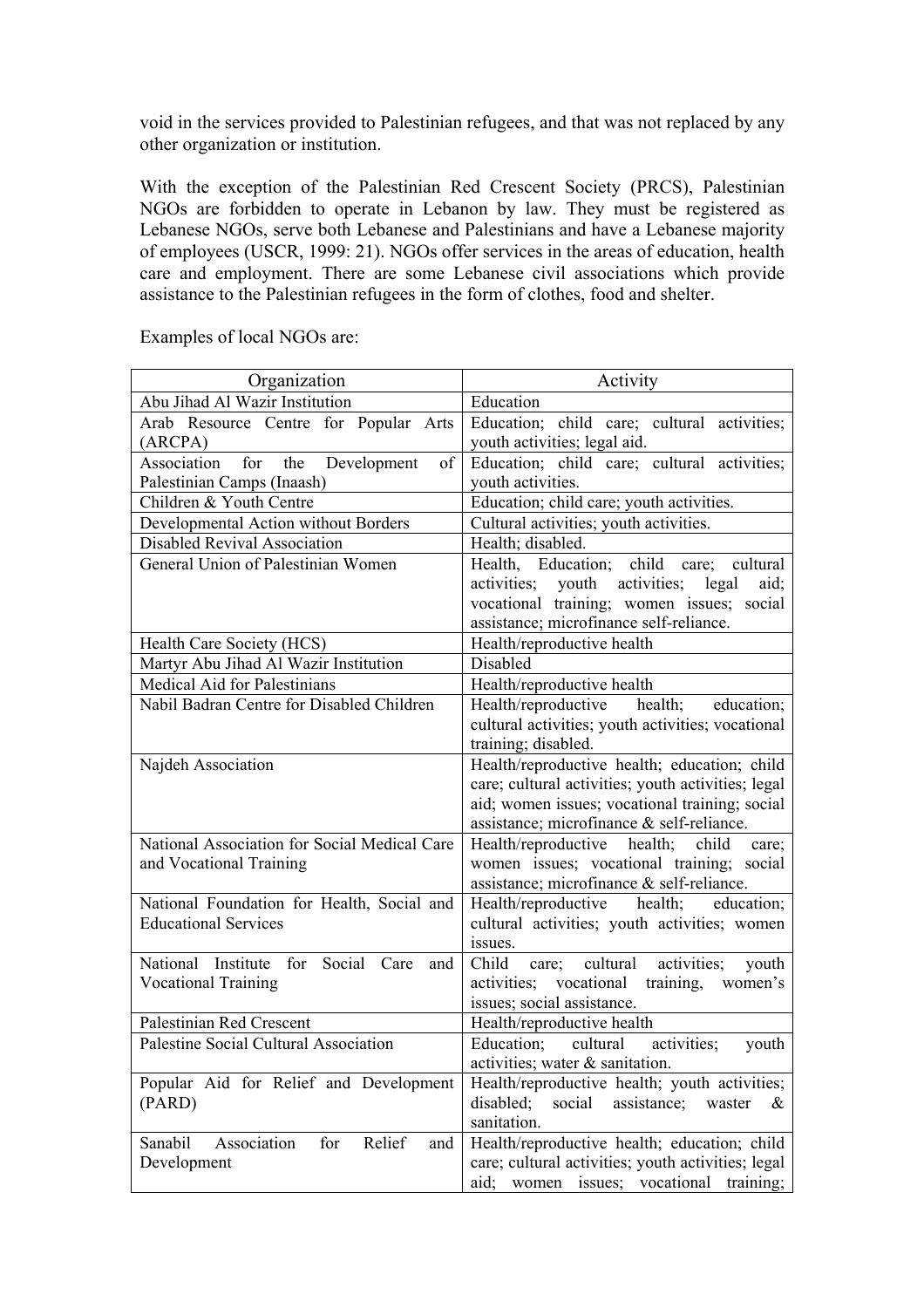|                                              | disabled; social assistance; water<br>&<br>sanitation; microfinance & self-reliance. |
|----------------------------------------------|--------------------------------------------------------------------------------------|
|                                              |                                                                                      |
| Social Association for the Rehabilitation of | Health/reproductive health; disabled.                                                |
| the Handicapped                              |                                                                                      |
| Social Communication centre (Ajial)          | Education; child care; cultural activities;                                          |
|                                              | youth activities; women issues.                                                      |
| Social Handicapped Association               | Health/reproductive health; disabled.                                                |
| The Ghassan Kanafani Cultural Foundation     | Education; child care; cultural activities;                                          |
|                                              | youth activities; disabled; social assistance;                                       |
|                                              | water $\&$ sanitation; microfinance $\&$ self-                                       |
|                                              | reliance.                                                                            |
| The Joint Christian Committee for Social     | Health/reproductive health; education; child                                         |
| Service                                      | care; youth activities; vocational training;                                         |
|                                              | women issues; social assistance.                                                     |
| The National Institute of Social Care $\&$   | Cultural activities; youth activities;                                               |
| <b>Vocational Training</b>                   | vocational training; women issues; social                                            |
|                                              | assistance.                                                                          |
| The Palestinian Arab Women League            | activities;<br>Cultural<br>issues;<br>women                                          |
|                                              | microfinance $\&$ self reliance.                                                     |

# Websites

Palestinian Non-Government Organizations in Lebanon

Palestinian refugees in Lebanon

**Jerusalemites** 

Across Borders

Al Najdeh Association

The Welfare Association

## International Organizations

UNRWA offers education, health, relief and social services to Palestinian refugees. Palestinian refugees in Lebanon rely heavily on the services provided by UNRWA as they have very limited access to the public education and public health services. UNRWA has 74 primary and preparatory schools, 3 secondary schools and 25 primary health care facilities. Lebanon is the only place where UNRWA offers secondary school education (UNRWA, 2002). However, since 1994 UNRWA has been facing serious budget shortages which have affected the quality and scope of the services it provides.

The United Nations International Children's Fund's (UNICEF) program for Palestinian refugees 1998 – 2000, targets the refugees who live in the informal camps and thus don't receive UNRWA's services. The program consists of projects and activities in service delivery, training, health education and capacity building.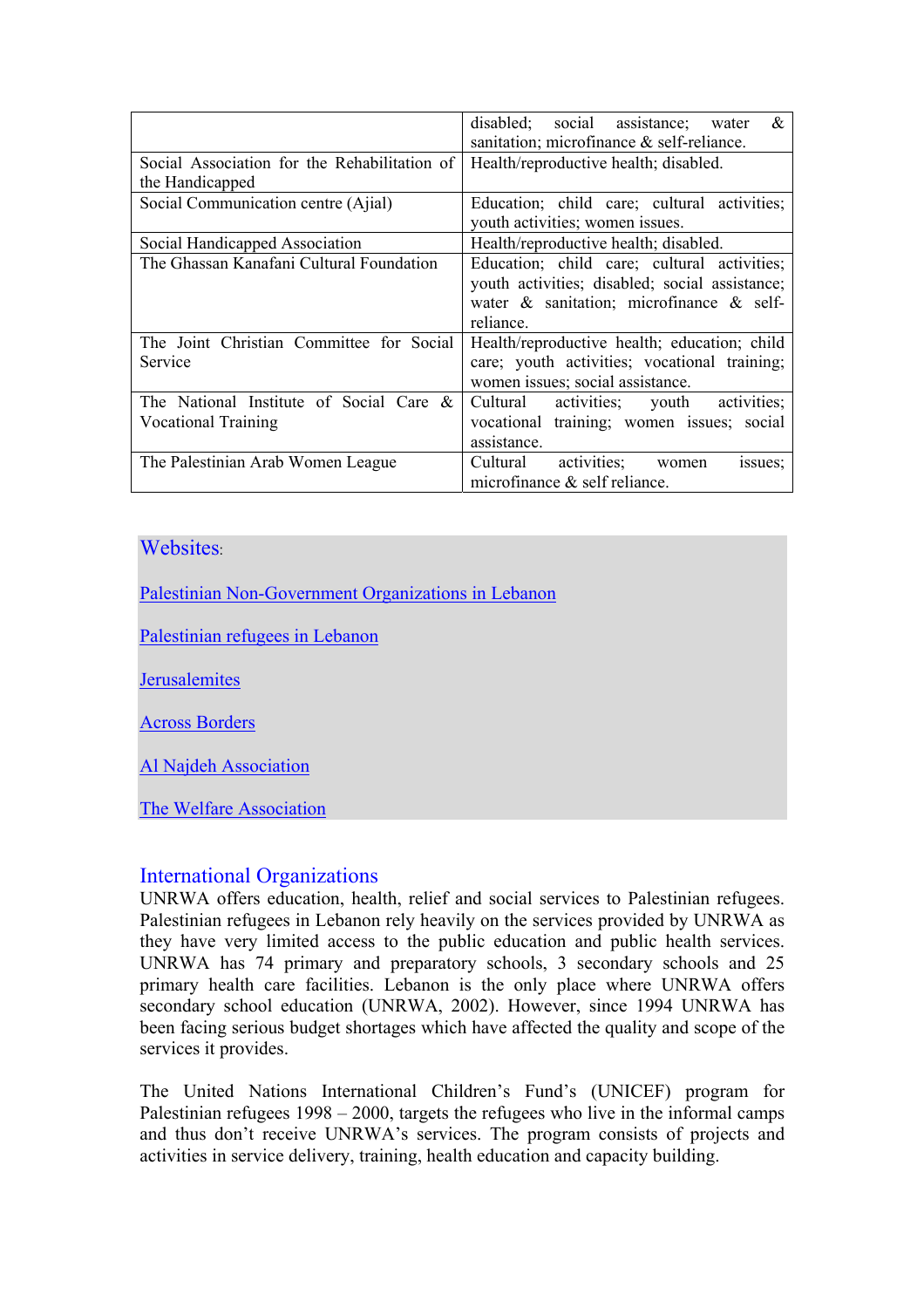# International NGOs

Amnesty International

Austcare (Australians caring for refugees)

**CAFOD** 

Christian Aid

Resource Centre for Palestinian residency and Refugee rights (Badil)

Danish Refugee Council

Human Rights Watch

ICRC

**IFRC** 

Movimiento por la Paz, el Desarme y la Libertad

Médecins Sans Frontières (MSF)

Norwegian People's Aid

Norwegian Institute for Social Sciences

Norwegian Refugee Council

Oxfam GB

Refugees International

Response International

Save the Children

Palestinian Diaspora and Refugee Centre (SHAML)

Terre des Hommes – Italy

World Vision

Other Electronic Resources

Al-Hindi, Musa, 'Aliens in Ein Al-Helweh', *Al-Ahram Weekly,* 11-17 September 2003.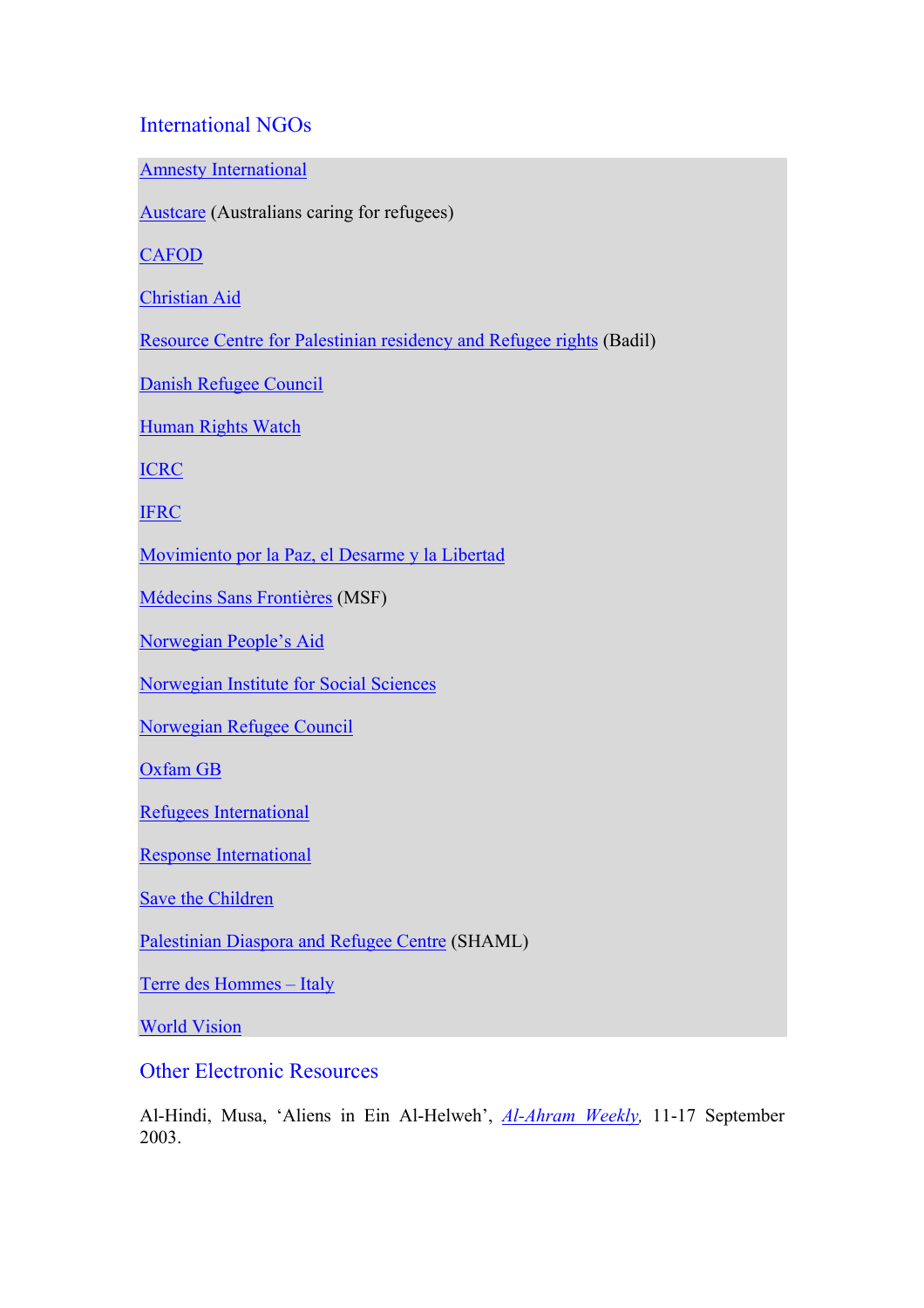Al Natour, Souheil, The Legal Status of Palestinians in Lebanon, *Journal of Refugee Studies,* Vol. 10 no 3, 1997.

Amnesty International, Economic and Social Rights of Palestinian Refugees, December 2003, AI Index MDE: 18/017/2003.

Need for Effective Measures to Protect the Human Rights of Palestinian Refugees, April 2004.

Palestinian Refugees: A Legacy of Shame, March 2004.

Lebanon – Limitations on Rights of Palestinian Refugee Children, Briefing to the Committee on the Rights of Child, April 2006.

Palestinian Refugees in Lebanon.

Bolesta, Andrezj, Socio-Economic conditions of Palestinian Refugees in Jordan, Syria and Lebanon, Tiger Working Papers, No. 35, 2002

CEPAL, Refugees in Lebanon.

Christoff, Stefan, Living War: Palestinian Refugees in Lebanon, *Zmag,* January 2004,

From Montreal to Ein El Helweh: Deportation, Destitution and Dignity, *Beirut Indymedia.*

Danish Refugee Council, Survey Report on the Situation of Non-ID Palestinian Refugees in Lebanon, March 2005.

Da Silva, Marina, Lebanon, the other Palestinians, *Le Monde Diplomatique,* July 2006.

European Commission Humanitarian Office, Palestinian Territories: Solidarity with the Victims

El Khazen, Farid, Permanent Settlement of Palestinians in Lebanon: A Recipe for Conflict, *Journal of Refugee Studies,* Vol. 10, No. 3 1997.

EMHRN Mission Refugees also have rights! Palestinian refugees in Lebanon and Jordan, 17 - 28 September, 2000.

El Sayed Ali, Sherif, Palestinian Refugees in Lebanon, *Forced Migration Review,*  Issue 26, August 2006.

FAFO Living Conditions of Palestinian Refugees in Camps and Gatherings in Lebanon.

Palestinian Refugees: Information for Policy.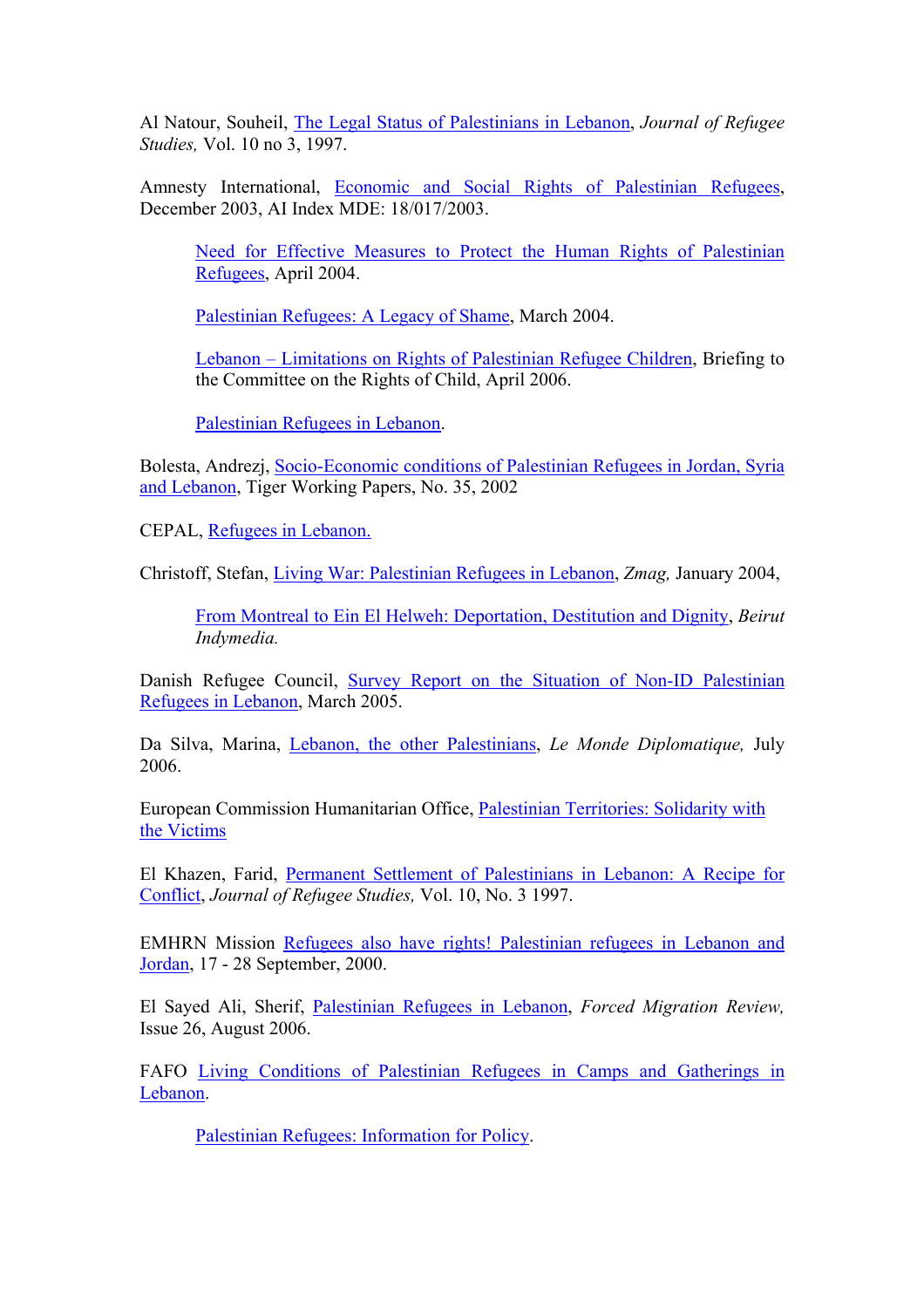FIDH – International Federation for Human Rights Lebanon: Palestinian refugees: systematic discrimination and complete lack of interest on the part of the international community, March 2003.

Frontiers Association, Falling through the Cracks: Legal and Practical gaps in Palestinian Refugee Status Determination, December 2005.

Gambill, Gary, Ain El Hilweh: Lebanon's Zone of Unlaw, *Middle East Intelligence Unit,* Vol. 5 no 6, June 2003.

IDMC, Profile of Internal Displacement in Lebanon, *Norwegian Refugee Council,*  August 2004, with updates.

Habitat International Coalition/National Institution for Social Care and Vocational Training, Institutionalised Discrimination against Palestinians in Lebanon, Report Submitted to the UN Committee on the Elimination of All Forms of Racial Discrimination, March 2004.

Haddad, Simon, The Palestinian Predicament in Lebanon

Palestinians in Lebanon: Toward Integration or Conflict?

Halabi, Zeina, Exclusion and Identity in Lebanon's refugee camps: a story of sustained conflict, *Environment and Urbanization*, vol. 16 no 2, October 2004.

Human Rights Watch, Policy on the Right of Return – Treatment and Rights in Arab Host Countries.

IDMC, Lebanon: Displaced return amidst growing political tension, December 2006.

International Federation of Red Cross and Red Crescent Societies, Lebanon: Palestine Red Crescent Society: Annual Report 2002.

IFRC Appeal 2004.

IRIN, Lebanon: Palestinians doubtful of Camp Improvement Initiative.

Jabri, Ahmed, A Refugee is a Refugee: 50 years of excluding Palestinians from International Protection, *USCRI*.

Jacobson, Laurie Blome, The Material and Social Infrastructure, and Environmental Conditions of Refugee Camps and Gatherings in Lebanon, *FAFO,* 2004

Khashan, Hisham, Palestinian Resettlement in Lebanon: Beyond the debate, *The American University in Beirut,* 

Knudsen, Are, Islamism in the diaspora: Palestinian Refugees in Lebanon, Chr. Michelsen Institute*, Working Paper* 2003: 10.

Lynch, Maureen, The Plight of Palestinians in Lebanon, *Refugees International,* 2002.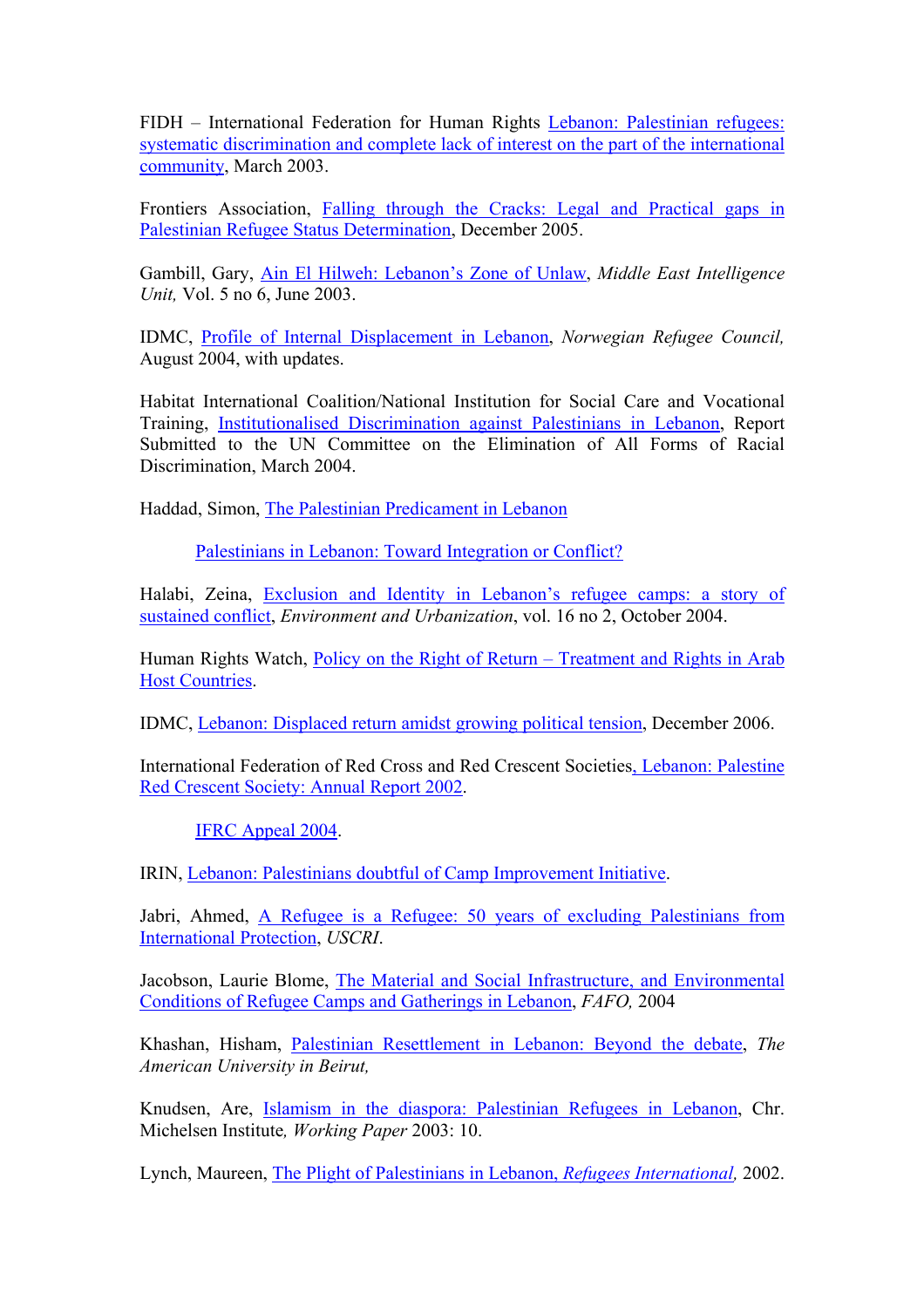Moorhead, Caroline, Adaf: a Palestinian in Lebanon, *Open Democracy,* 16 -12, 2002

Murphy, Kara, The Lebanese Crisis and Its Impact on Immigrants and Refugees, September 2006, *Migration Policy Institute*

Muslim Media, New Law denying property rights to Palestinian refugees in Lebanon highlights their plight.

Peteet, Julie, Lebanon: Palestinian refugees is post-war period, *Le Monde Diplomatique*.

The Palestinians in Lebanon: Identity at the Margins.

Petrigh, Cynthia, No Freedom, No Future: undocumented Palestinian refugees in Lebanon, *Forced Migration Review,* Issue 26, August 2006

Raffonelli, Lisa, With Palestine, Against Palestinians: the Warehousing of Palestinian Refugees in Lebanon, *USCRI World Refugee Survey* 2004

Refugees International, The Plight of Palestinians in Lebanon.

Response International, Mental Health assessment in Palestinian Refugee Camps in Lebanon, September 2005.

Said, Wadie, The Status of Palestinian refugees in Lebanon, May 2000.

Stateless and Deported - Coalition against the Deportation of Palestinian Refugees, Persecution faced by Palestinian Refugees in Lebanon.

Sayigh, Rosemary, A Right of Return, *Al-Ahram Weekly,* 1998.

No Work, No Space, No Future: Palestinian Refugees in Lebanon.

Shepherd, Stuart, Health and Palestinian Refugees in Lebanon, *CAABU* Annual Report, February 2001.

Suleiman, Jaber, Marginalised Community: The case of Palestinian Refugees in Lebanon, *Development Research Centre on Migration, Globalization and Poverty*, April 2006.

Electronic General Security, Passports and entry permits for Palestinian refugees in Lebanon.

The Institute of Palestine Studies

Thompson, Peggy, Sabra and Shatila: the Forgotten Massacres, *Counterpunch,*  September 2002.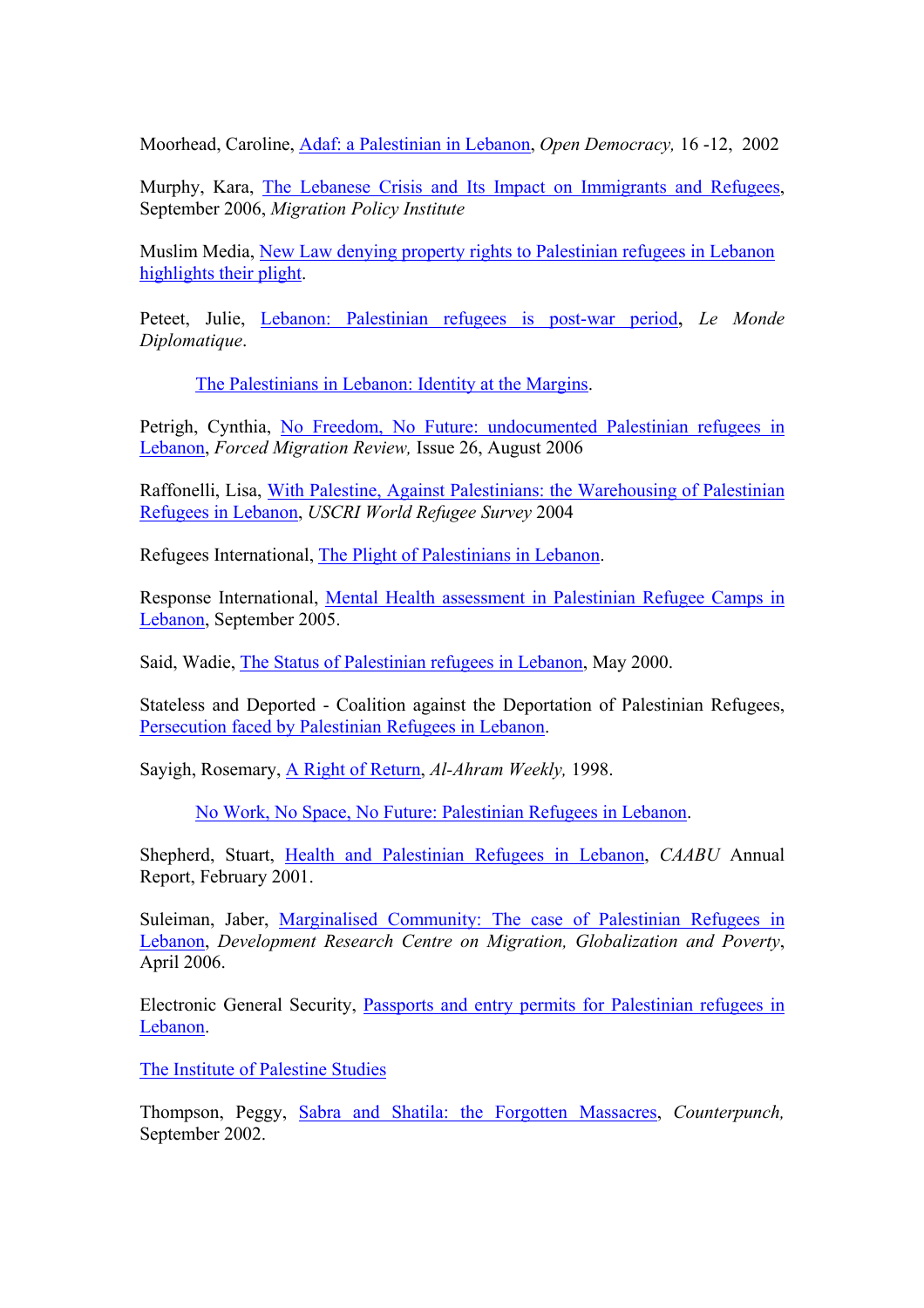Tiltnes, Age, Falling behind: A Brief on the Living Conditions of Palestinian Refugees in Lebanon, *FAFO,* 2005.

Ugland, Ole (Ed), Difficult Past, Uncertain Future: Living Conditions among Palestinian Refugees in Camps and Gatherings in Lebanon, *FAFO,* 2000.

UNRWA, The Situation of Palestine Refugees in South Lebanon, August 2006.

USCRI, World Survey: Lebanon, 2005.

Young, Michael, Palestinian Refugees in Lebanon: Worthwhile Steps before Final Settlement, *Journal of Turkish Weekly Opinion,* April 2005.

Zeidan, Ali M., Environmental Conditions in Palestinian Camps in Lebanon: A Case Study, *CEPAL,* September 1999.

# Non-electronic resources and bibliography

Al Natour, S., '*Awdaa Al-shaab Al-filistini fi Libnan*' (The Legal Situation of Palestinians in Lebanon) (Dar Al Takadom Al Arabi, 1993).

Ang, S., *From Beirut to Jerusalem: A Woman Doctor with the Palestinians* (London, Collins, 1989).

Arab Institute for Studies and Research, *The Lebanese Crisis: its origins, developments and different dimensions* (1978).

Aruri, N., (ed.) *Palestinian Refugees: The Right of Return* (Pluto Press, London: Sterling, Virginia, 2001)

Avi-Ran, R. *The Syrian involvement in Lebanon since 1975* (Westview Press, Boulder, San Francisco, Oxford, 1991)

Barakat, H., (ed.) *Toward a Viable Lebanon* (Croom Helm, London, Sydney, 1988)

Brynen, Rex, *Sanctuary and Survival: the PLO in Lebanon* (Boulder: Westview Press, 1990)

Bulloch, J., *Death of a Country: The Civil War in Lebanon* (London, Weidenfeld and Nocolson, 1977)

Chomsky, Noam, *The Fateful Triangle: The United States, Israel and the Palestinians*  (Boston: South End Press, 1983)

Cobban, Helena, *The Making of Modern Lebanon* (London, Hutchinson, 1985)

Cotran, E. & Karmi, G., (eds.) *The Palestinian Exodus: 1948 - 1998* (London: Ithaca Press, 2000)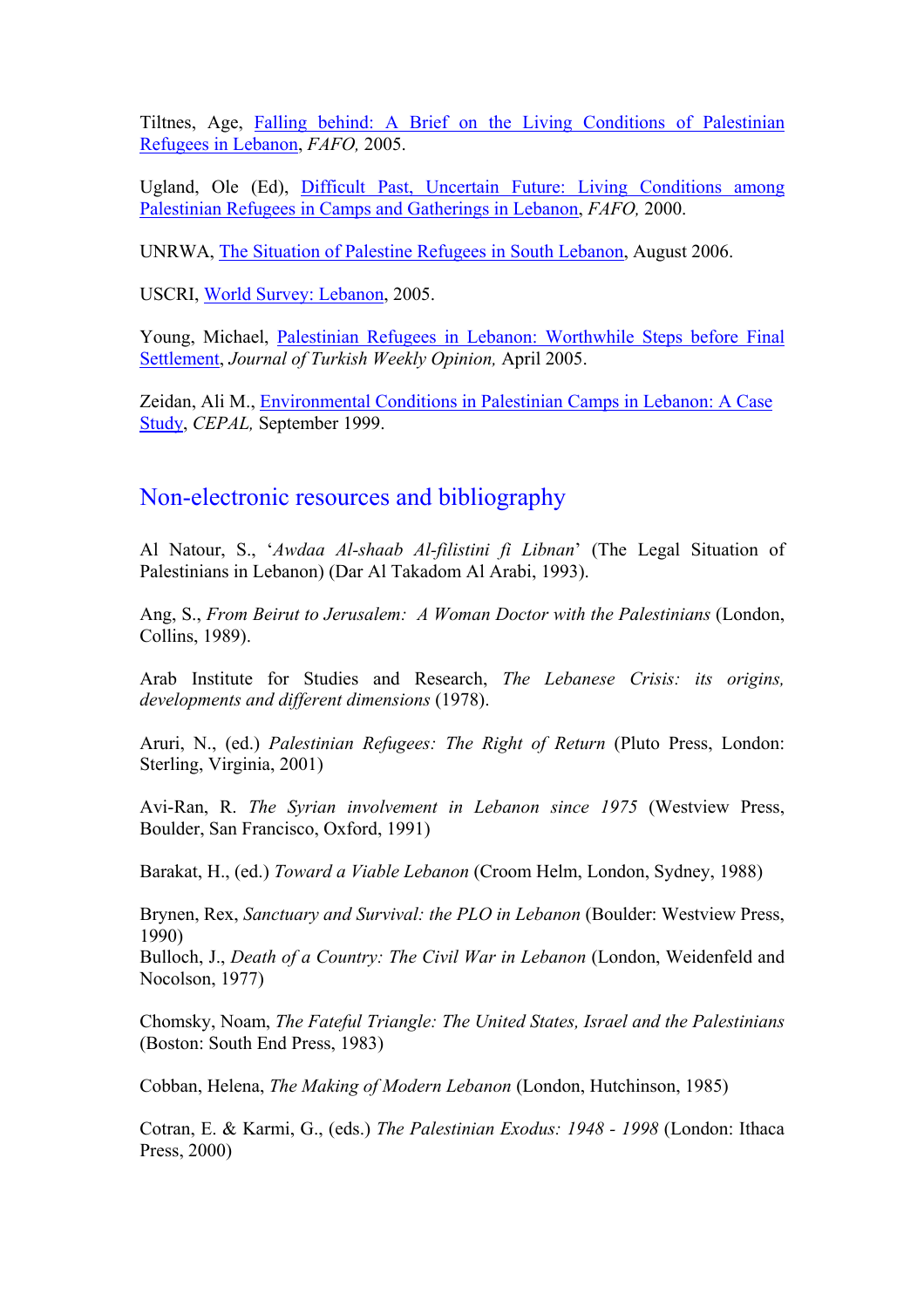Cutting, P., *Children of the Siege* (London, Heinemann, 1988).

Dawisha, A., Syria and the Lebanese Crisis (London, Macmillan, 1988).

Dumper, Michael, *Palestinian Refugee Repatriation* (Routledge Studies in Middle Eastern Politics: 2006).

Edminster, S., *Trapped on all Sides: the Marginalization of Palestinian Refugees* (U.S. Committee for Refugees, June 1999)

Fisk, Robert, *Pity the Nation: Lebanon at War* (London, Andre Deutsch, 1990)

Giannou, C., *Besieged: A Doctor's Story of Life and Death in Beirut* (London, Bloomsbury, 1991)

Gilmour, D., *Lebanon: The Fractured Country* (London, Sphere Books, 1983) - *Dispossessed: The Ordeal of the Palestinians, 1917 – 1980, (London, Sidgwick and* Jackson: 1980)

Gresh, A., *The PLO: The Struggle Within* (London, Zed Books, 1985).

Hagopian, E., (ed.) *Amal and the Palestinians: Understanding the Battle of the Camps*  (Belmont, MA, AAUG, 1985).

Haley, E. & Snider, L., (eds.) *Lebanon in Crisis: Participants and Issues* (New York, Syracuse University Press, 1979).

Haddad, Simon, *The Palestinian Impasse in Lebanon: The Politics of Refugee Integration*, (Sussex Academic Press: 2003).

Howe, Marvine, 'Palestinians in Lebanon', *Middle East Policy Council,* Volume XII, winter 2005, Number 4.

Huwaidi, Ali, *Al Muhajaroon Al Filistenyoon fi Libanan* (The Displaced Palestinians in Lebanon - the bitterness of refuge and tragedies of migration)*,* field study – 2004, (Palestinian Return Centre, London: 2006)

Journal of Refugee Studies, Special Edition: Palestinians in Lebanon, Vol. 10, Issue 3, September (Oxford University Press, 1997).

Kapeliouk, A., *Sabra and Shatila: Inquiry into a Massacre* (Belmont MA: AUG, 1984).

Katz, S., *Armies in Lebanon: 1982 – 84* (London, Osprey, 1985).

Khalidi, M. A. 'Palestinian refugees in Lebanon 2001' Report of the Institute for Palestine Studies (Beirut, 2001).

Khalidi, R., *Under Siege: PLO Decision Making During the 1982 War* (Columbia University Press, 1986).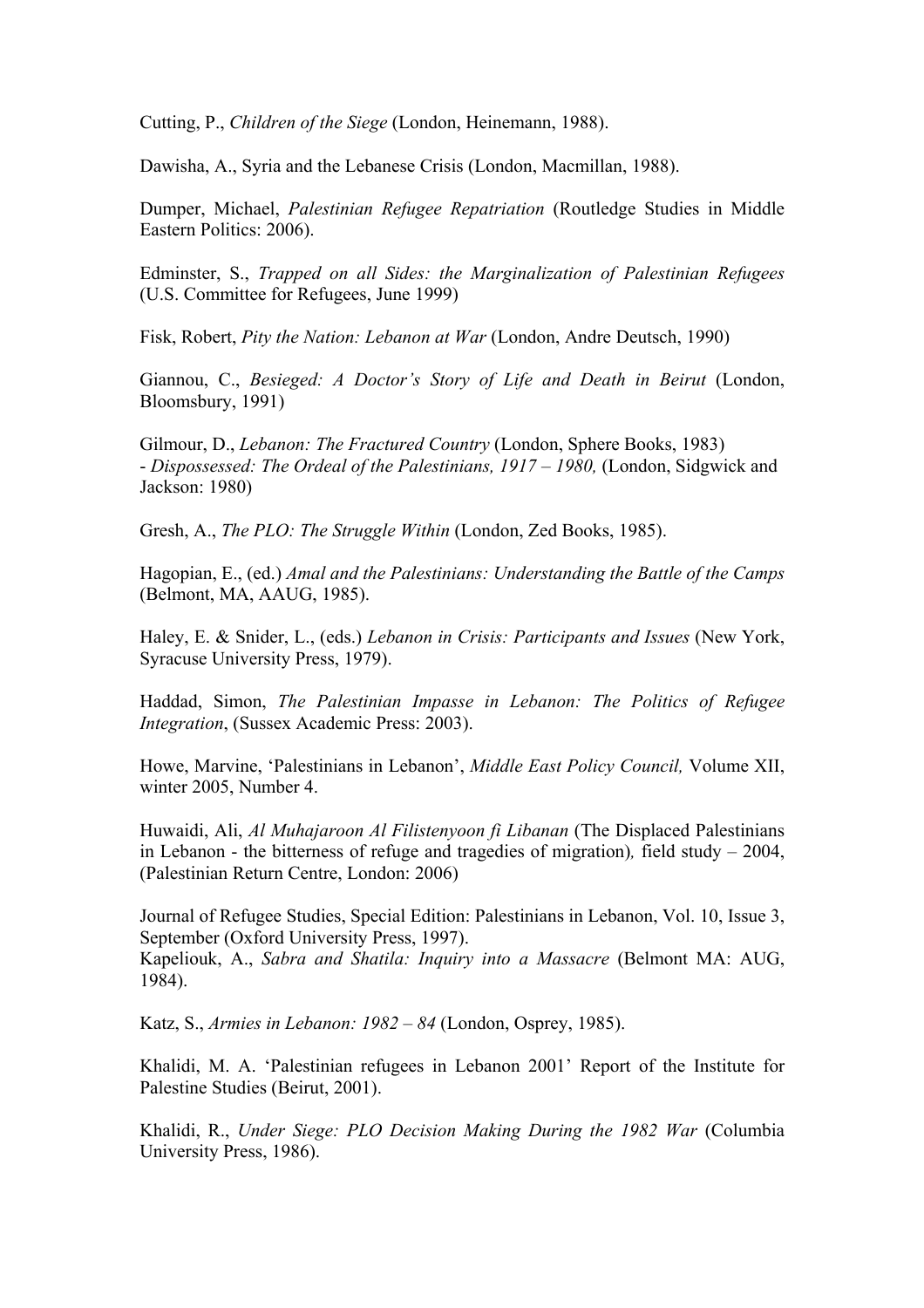Khalidi, W., *Conflict and Violence in Lebanon: Confrontation in the Middle East*  (Harvard University: Harvard Center for International Affairs, 1979).

Kishli, M., *Al-Azma al-Lubnaneya wa al-wujood al-Filisteeni* (The Lebanese Crises and the Palestinian Presence) (Beirut, Dar Ibn Khaldoon, 1980).

Morris, B., 'The Initial Absorption of the Palestinian Refugees in the Arab Host Countries, 1948 – 49, in A. Bramwell (ed.) *Refugees in the Age of Total War*  (London, Unwin Hyman, 1988).

Morra, Rafaat Fahd, 'Guide to the Palestinian Refugees in Lebanon', (Arabic), field study 2006, *the Palestinian Return Centre*, London.

Moughrabi, F. & Aruri, N., (eds.) *Lebanon: Crisis and Challenge in the Arab World*  (Detroit: AAUG, 1977).

Nazzal, N., *The Palestinian Exodus from Galilee, 1948* (Beirut: Institute for Palestine Studies, 1978).

Norton, A., *Amal and the Shi'a: Struggle for the Soul of Lebanon* (Austin, University of Texas Press, 1987)

O'Ballance, E., *Civil War in Lebanon 1975 – 92* (Macmillan Press Ltd. London, 1998)

Odeh, B., *Lebanon: Dynamics of Conflict* (London, Zed Books, 1985),

Owen, R., (ed.) *Essays on the Crisis in Lebanon* (London, Ithaca Press, 1976).

Peteet, J., *Gender in Crisis: Women and the Palestinian Resistance Movement* (New York, Columbia University Press, 1991).

- *Landscape of Hope and Despair: Palestinian Refugee Camps,* (University of Pennsylvania Press: 2005).

Petran, T., *The Struggle over Lebanon* (New York: Monthly Review Press, 1987).

Rabinovitch, I., *The War for Lebanon 1970 – 85* (Ithaca NY, Cornell University Press, 1985).

Randall, J., *Going All the Way: Christian Warlords, Israeli Adventurers, and the War in Lebanon* (New York, Viking Press, 1983).

Rokash, L., *Israel's Sacred Terrorism* (Belmont MA: AAUG, 1980).

Salam, Nawaf, 'Between Repatriation and Resettlement: Palestinian Refugees in Lebanon', *Journal of Palestine Studies*, Vol. 24, No. 1 (Autumn, 1994), pp. 18-27

Salem, Elie, *Violence and Diplomacy in Lebanon: The Troubled Years, 1982 – 1988*  (I.B. Tauris, London, New York, 1995).